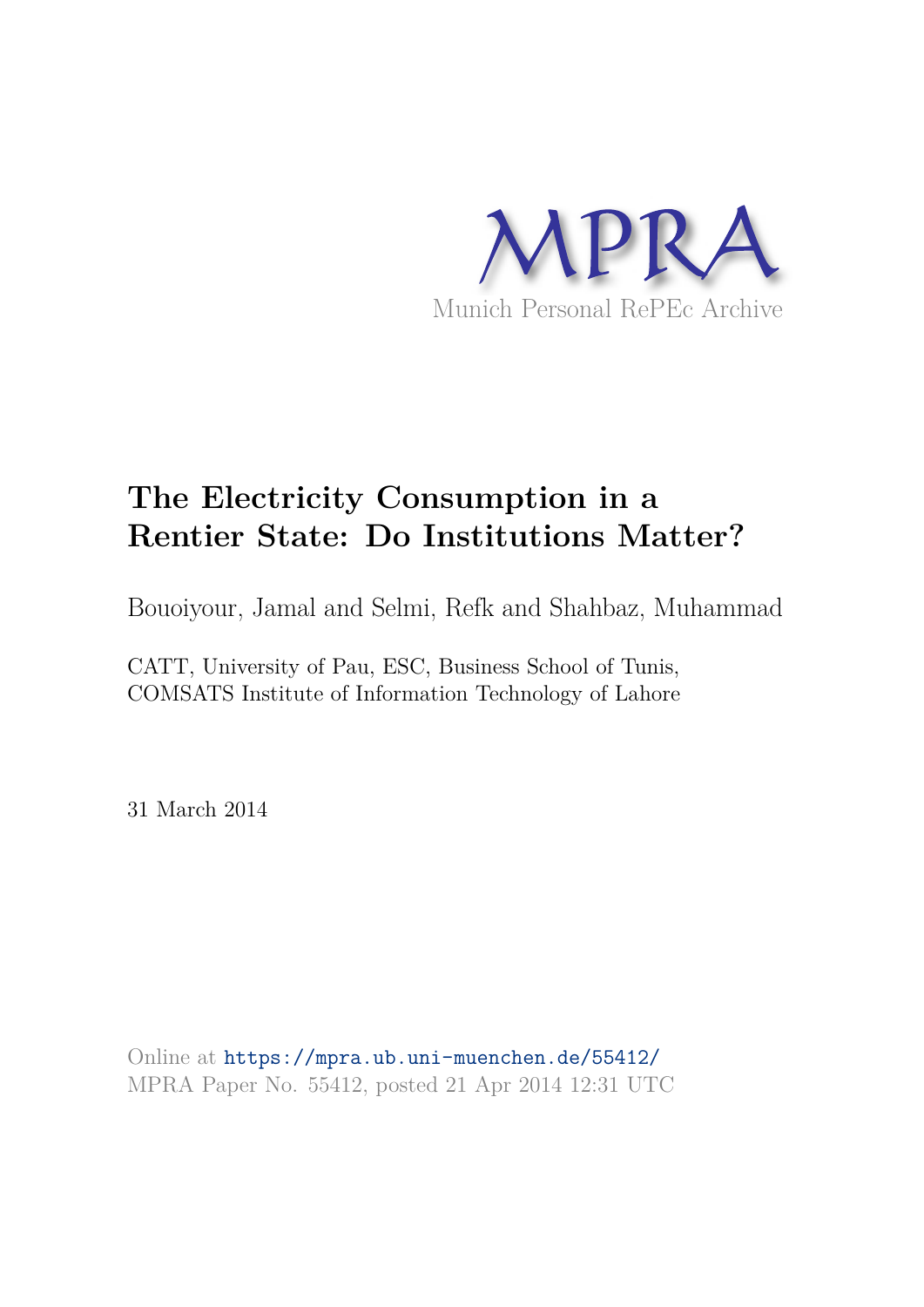# **The Electricity Consumption in a Rentier State: Do Institutions Matter ?**

**Jamal Bouoiyour**  CATT, University of Pau, France Email: [jamal.bouoiyour@univ-pau.fr](mailto:jamal.bouoiyour@univ-pau.fr)

**Refk Selmi**  ESC, Business School of Tunis, Tunisia Email: [s.refk@yahoo.fr](mailto:s.refk@yahoo.fr)

#### **Muhammad Shahbaz**

Department of Management Sciences, COMSATS Institute of Information Technology, Lahore, Pakistan. Email: [shahbazmohd@live.com](mailto:shahbazmohd@live.com) Cell:+92-334-3664-657, Fax: +92-42-99203100

Abstract: The core focus of this paper is to assess the relationship between the electricity consumption and institutions within rentierism phenomenon by incorporating economic growth, urbanization, trade openness and foreign direct investment in the case of Algeria. To this end, we have applied the ARDL bounds testing approach to cointegration and innovative accounting approach (variance decomposition and impulse response methods) over the period of 1971-2012. Our empirical results show that these variables are cointegrated in the long-run. We find that institutions play an important role to explain this cointegration. The response of electricity demand is increasingly negative due to the one standard deviation shock in institutions. This highlights an insightful evidence, providing that the poor governance drawbacks in a rentier state may affect directly electricity consumption or indirectly via urbanization and foreign direct investment. The contribution of economic growth to electricity consumption appears minor (the conservation hypothesis is limitedly supported), while that of trade openness seems insignificant.

**Keywords:** Electricity consumption, institutions, rentier state.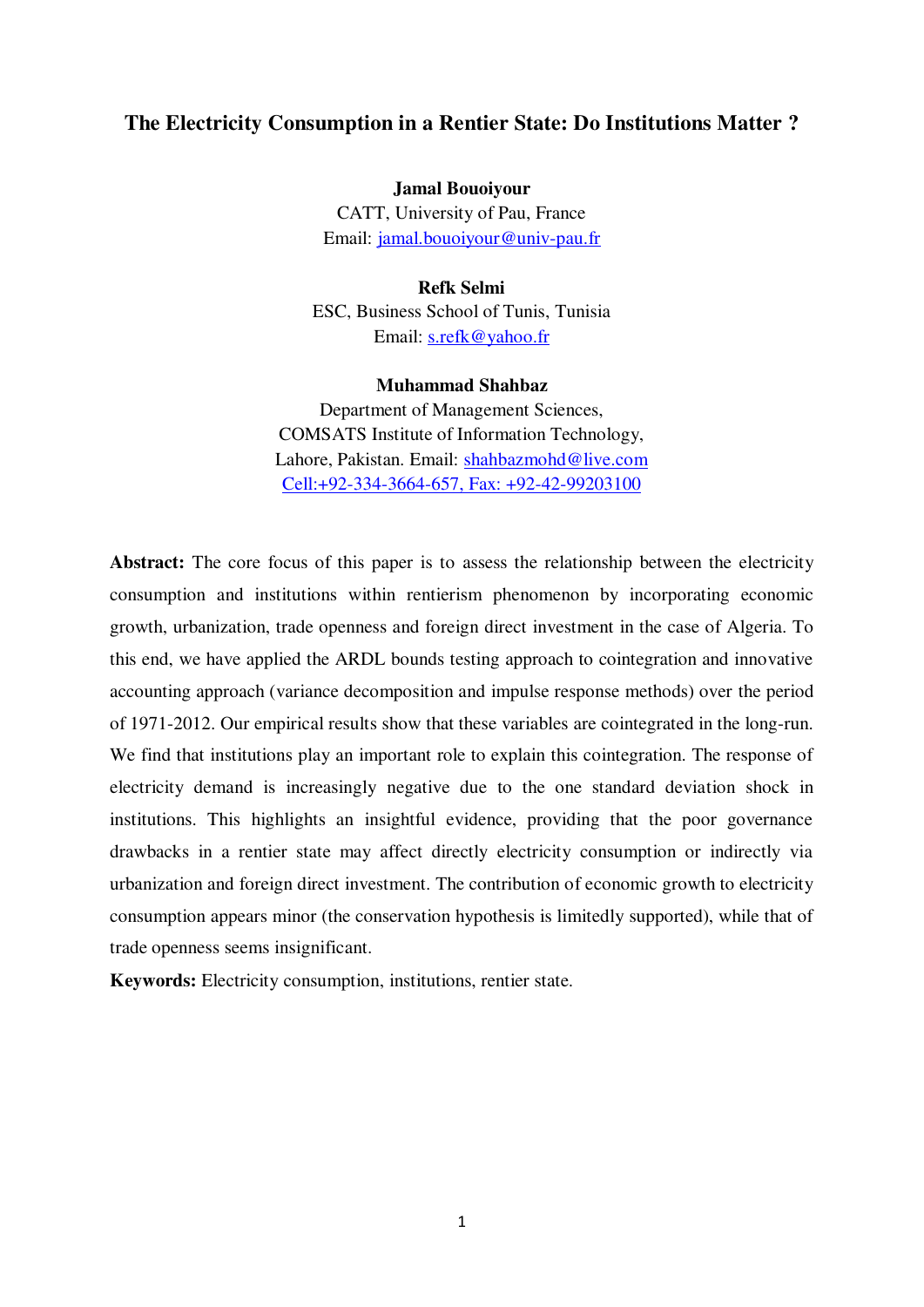# **1. Introduction**

Electricity is an important factor of production for both developed and developing countries. Controlling this factor seems a great challenge not only for businesses but also for policy makers. The first ones focused on controlling the production costs. The second ones aim to improve the rate of economic growth and to use cleaner energy forms to enhance environmental protection. This is why the relationship between energy consumption -in general and electricity consumption particularly- and economic growth has received appreciable attention in the existing energy economics literature, either theoretically or empirically.

Given the importance of this issue in formulating the energy policies, the causal relationship between energy consumption and economic growth has been and continues to be one of the main subjects of intense empirical economics' research. The purpose of assessing the causal link between these two variables is to make policy recommendation for government. For example, if there is an unidirectional causal relationship running from economic growth to energy consumption, this means that a conservative energy policy plays an important role to enhance economic development (the conservation hypothesis). In addition, if the energy consumption is a crucial component in economic growth (the growth hypothesis), this implies that while energy is a limiting factor to economic growth, a policy to increase investment in industrial sectors, particularly electrification is likely to stimulate economic development. We can also identify the bidirectional causality (the feedback hypothesis), emphasizing an interdependent relationship between electricity consumption and economic growth. Moreover, energy can have no impact on economic growth and vice versa (the neutrality hypothesis), suggesting that neither conservative nor expansive energy policies have any effect on economic growth. The results of these studies are mixed and inconclusive. They depend to the different country coverage, econometric methodologies and data disponibility (see for example, Apergis and Payne (2009) and Ozturk (2010)). Bouoiyour et al. (2014) add that energy policies cannot be designed without considering economic and political factors, which are unfortunately excluded in the majority of researches.

Our study differs from the previous works on the same field. It not only re-assesses the above assumptions, but it attempts to give novel insights and some new explanations to elucidate understanding on the concerned relationship. Among these elements of explanation, this research considers institutions as the focal factor that explains the cointegration between electricity consumption and economic growth by incorporating other explanatory variables that may have effect on electricity consumption. Normally, the results should help policy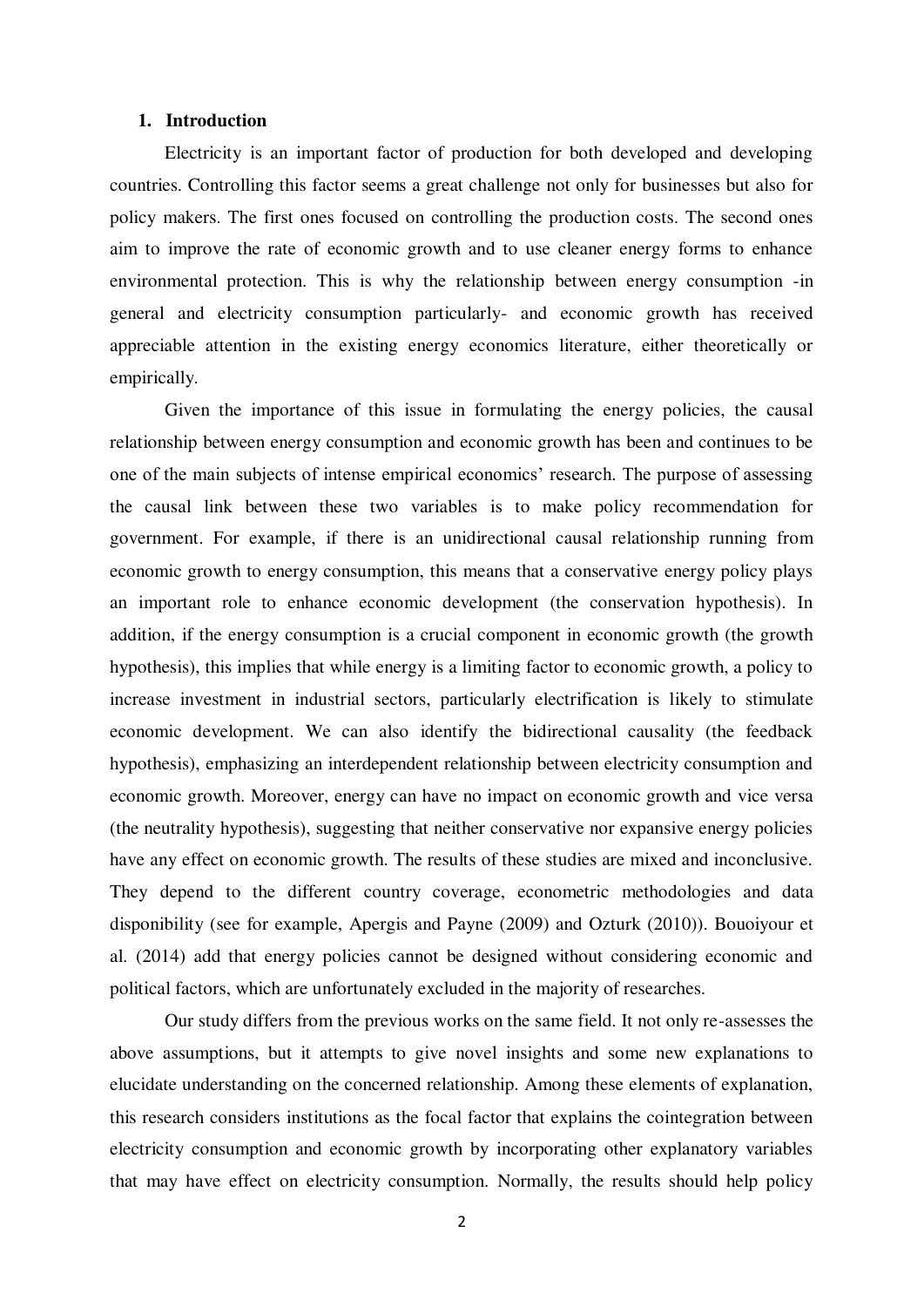makers in implementing future electricity policies for sustainable economic growth in longrun.

This study has focused on the Algerian case for six main reasons: Firstly, few studies have investigated how interact institutions with energy consumption-economic growth nexus on the case of Algeria. Alvarez (2010) and Fuinhas and Marques (2013), for example, have well invoked the institutions to explain the fact that energy consumption negatively impacts economic growth, but this has not been demonstrated. This improves the need to an accurate investigation on the field. Secondly, the electricity sector concerns a major part of the population but it receives a low priority and a limited attention at policy level. This sector is not regulated, not organized between producers and consumers and stills an informal sector (Mebtoul, 2013). Thirdly, Algeria is a large consumer of electricity compared to its Maghreb neighbours. The electricity is largely produced from gas in Algeria, which covers 96% of electricity demand in the country in 2013. A 3% comes from diesel, especially for the isolated areas (the South), and 1% from water. This country has experienced an electrification rate of 41% in 1970 to nearly 99% in 2013, classed as one of the most important rates in the world. Fouthly, residential consumption accounts for 60% of total electricity consumption, while consumption in the industrial sector is about 10%. For comparison, these percentages are respectively 30% and 45% in Europe. This highlights the gap that separates Algeria from its European neighbors. Then, an assessment of the relationship between electricity consumption and its determinants, with a predominant source of rent (hydrocarbons), refers to the issue of energy transition that the Algerian government tries to implement. This energy transition can be hardly achieved given the inherent constraints closely related to the question of the energy's usage in Algeria. This question is itself highly linked to the wider issue of governance in this country, especially in light of the Arab revolutions across the North Africa and Middle East region. Finally, Algeria is characterized by the existence of a powerful state and a well-established structure that has preserved its expansive prerogatives and has enhanced its power. Under these conditions, innovative or creative individual initiatives are, de facto, limited. The rentier economy allows the state to have sufficient resources to subsidize of most consumer products, which inhibit the emergence of an industrial spirit. The main aim of the paper is to explain why Algeria failed to join the club of higher performers. The quality of institutions may properly constitute a substantial element of explanation. We address this issue by interplaying institutions with the relationship between electricity consumption and its determinants.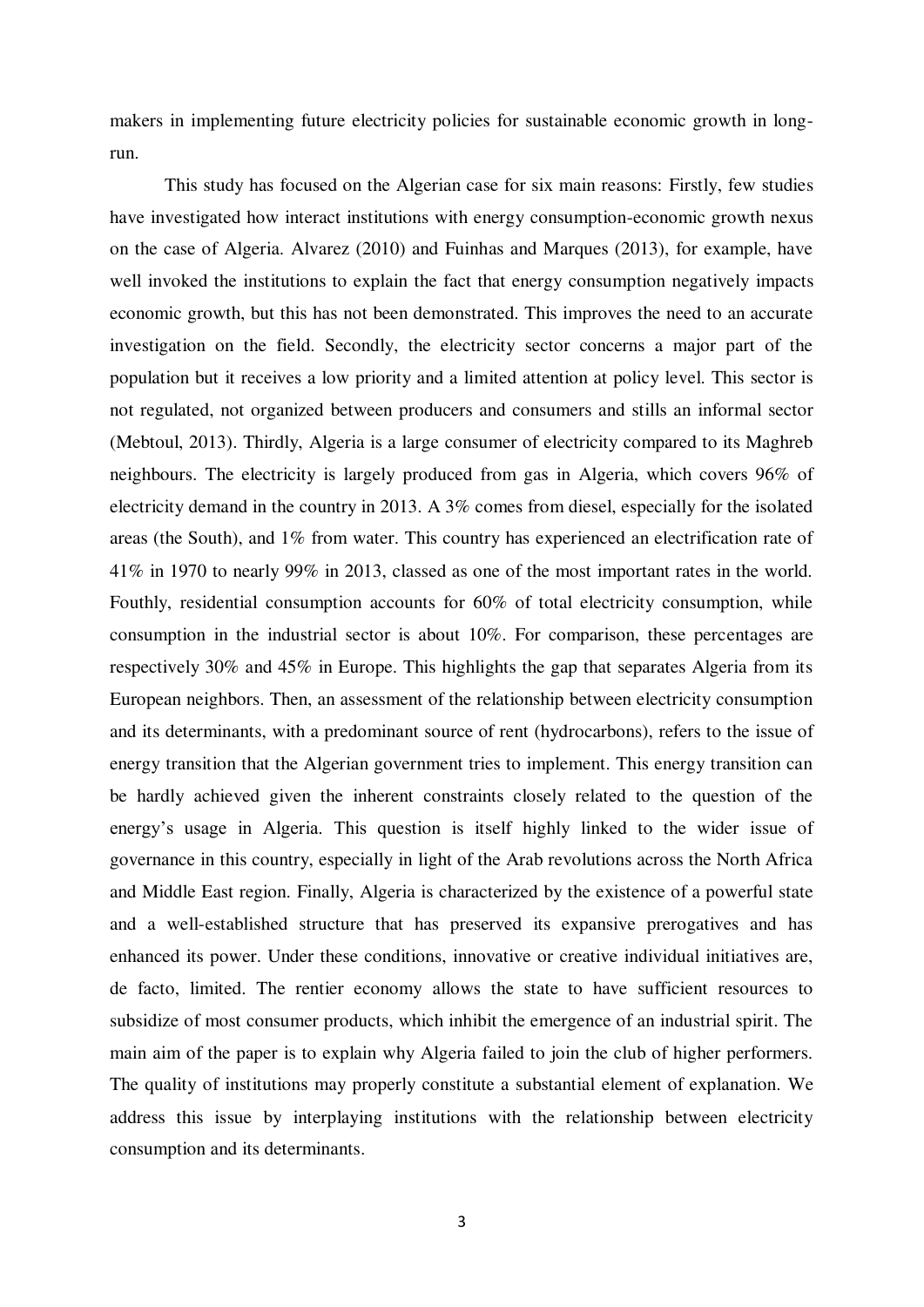The remainder of the article is laid out as follows. In Section 2, we briefly review previous empirical research into the relationship between electricity consumption, institutions and economic growth. Section 3 presents an overview on the link between electricity demand and institutions in a rentier state. Section 4 presents the followed methodology. Section 5 describes and discusses the results, while the last section concludes and offers some economic implications.

#### **2. Brief literature survey**

 $\overline{a}$ 

The sizeable growing energy consumption, the steady increase in energy prices and the continuous reconfiguration of energy markets present an array of problems often highlighted by policy makers. This, in turn, make economists increasingly pay attention to energy consumption as an important determinant of economic growth (see, for example, Kraft and Kraft (1978), Soytas and Sari (2003), Lee (2006), Tang (2008), Ghosh (2009), Al-Mulati (2011), Niu et al. (2011), Dobnick (2011), Sadrosky (2012), Shahbaz et al. (2012), Shahbaz et al. (2013), Bouoiyour and Selmi (2013), Bouoiyour et al. (2014), Sbia et al. (2014)). Despite this huge amount of empirical research on this field, neither the theoretical nor the empirical literature finds one-sided evidence with respect to the nature of this relationship (short-run, long-run or joint links) or to the direction of causation. Due to different studied countries, econometric methodologies, time periods and variables, there is no cut-clear consensus for this focal relationship.

The different results frequently obtained by previous studies may be synthesized into four testable hypotheses<sup>1</sup>. First, the conservation hypothesis is based on a unidirectional causal relationship running from economic growth to energy consumption (Lee and Chang (2005), Tang (2008), Arouri et al. (2012)). Second, the growth hypothesis suggests that energy consumption is a crucial component in economic growth. This means that while energy is a limiting factor to economic growth, a policy to increase investment in industrial sectors, particularly electrification is likely to stimulate economic activity and hence economic growth (Wolde-Rufael (2005), Al-Ariani (2006), Zamani (2007) and Gosh (2009)). Third, the feedback hypothesis or the bidirectional causality emphasizes an interdependent relationship between electricity consumption and economic growth (Masih and Masih (1996) and Ghali and El-Sakka (2004)). Fourth, the neutrality hypothesis means that energy

 $1$ <sup>1</sup> The denotations of neutrality hypothesis and the bidirectional link or the feedback hypothesis have been widely used by the previous studies on the energy consumption-economic growth nexus. However, the denotations of the other directions of causality (i.e. growth hypothesis and conservation hypothesis) were proposed by Apergis and Payne (2009).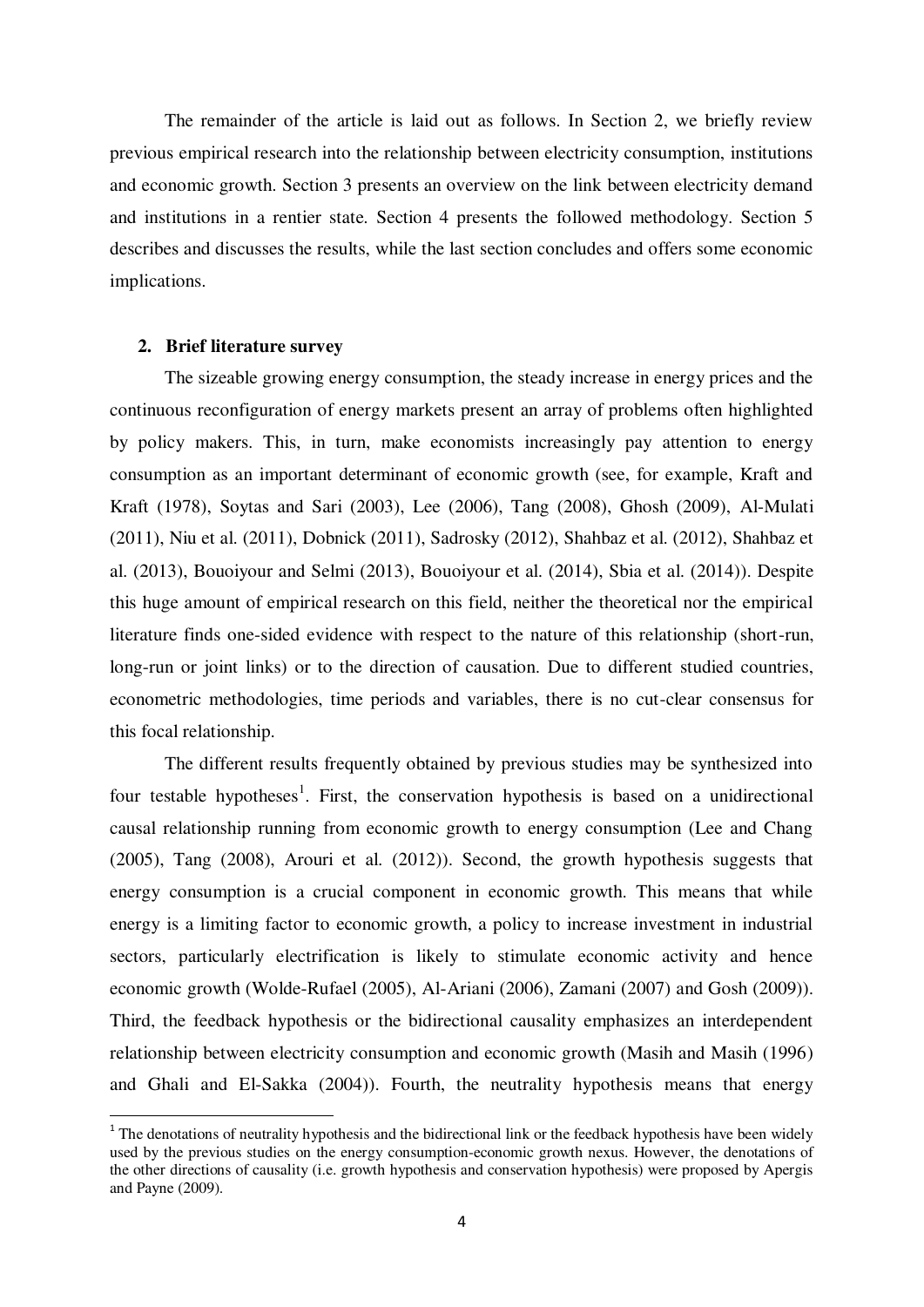consumption is not correlated with economic growth and suggests that neither conservative nor expansive energy policies have any effect on economic growth (Soytas end Saris (2003) and Chiou-Wei et al. (2008)).

All the above researches have neglected the role that plays governance in explaining the relationship between electricity consumption and economic growth in rentier state. Surprisingly, Middle East specialists have long invoked poor governance (weakness of institutions), rentier economic development, severe social disparities and repression that characterize the region (Schwarz (2008), Foley (2010), Gray (2010) and Elbadawi and Makdisi (2011)). Despite these interesting conclusions that may have important economic implications, a limited strand of literature has focused on the interplay between electricty consumption, economic growth and institutions. For instance, Auty (2001), Gylfason (2001), Damania and Bulte (2003), Aslaksen and Torvi (2005) and Farooq et al. (2013) argue that corruption could be blamed for the failure of a number of energy-rich economies to develop.

In the economies with rentierism characteristics, the relationship between electricity consumption and economic growth may be more complicated, i.e. given to poor governance in MENA countries, energy subsidies are infamously inefficient, which makes the dynamic interaction between electricity consumption and economic growth more complex that has been sometimes claimed (Stevens and Dietshe (2008) and Fuinhas and Marques (2013)). Due to the apparent lack of literature considering the link between electricity consumption, governance and economic growth in rentier states, we intend to fill this gap by providing new evidence on whether institutions matter or not for the focal nexus, with special reference to rentier countries highly exposed to external price shocks (Algeria).

## **3. Rentierism : Algerian context**

 $\overline{a}$ 

Despite the widespread use of the concept of rentierism within the literature on the energy MENA countries (Anderson (1987), Talahite (2005), Jenkins et al. (2011)), rentierism stills a concept lacking an accurate definition. In general, a rentier state is a government that is able to extract significant rents from international transactions and thereby become the dominant actor in the political economy (Beblawi and Luciani, 1987). When the government has substantial income, it may reduce the tax burden and domestic expenditures. This weakens institutions<sup>2</sup> (Smith (2004 a), Herb (2005) and Aslaksen (2011)). In rentier

<sup>&</sup>lt;sup>2</sup> Institutions are the formal and informal constraints on political, economic and social interactions (North, 1990).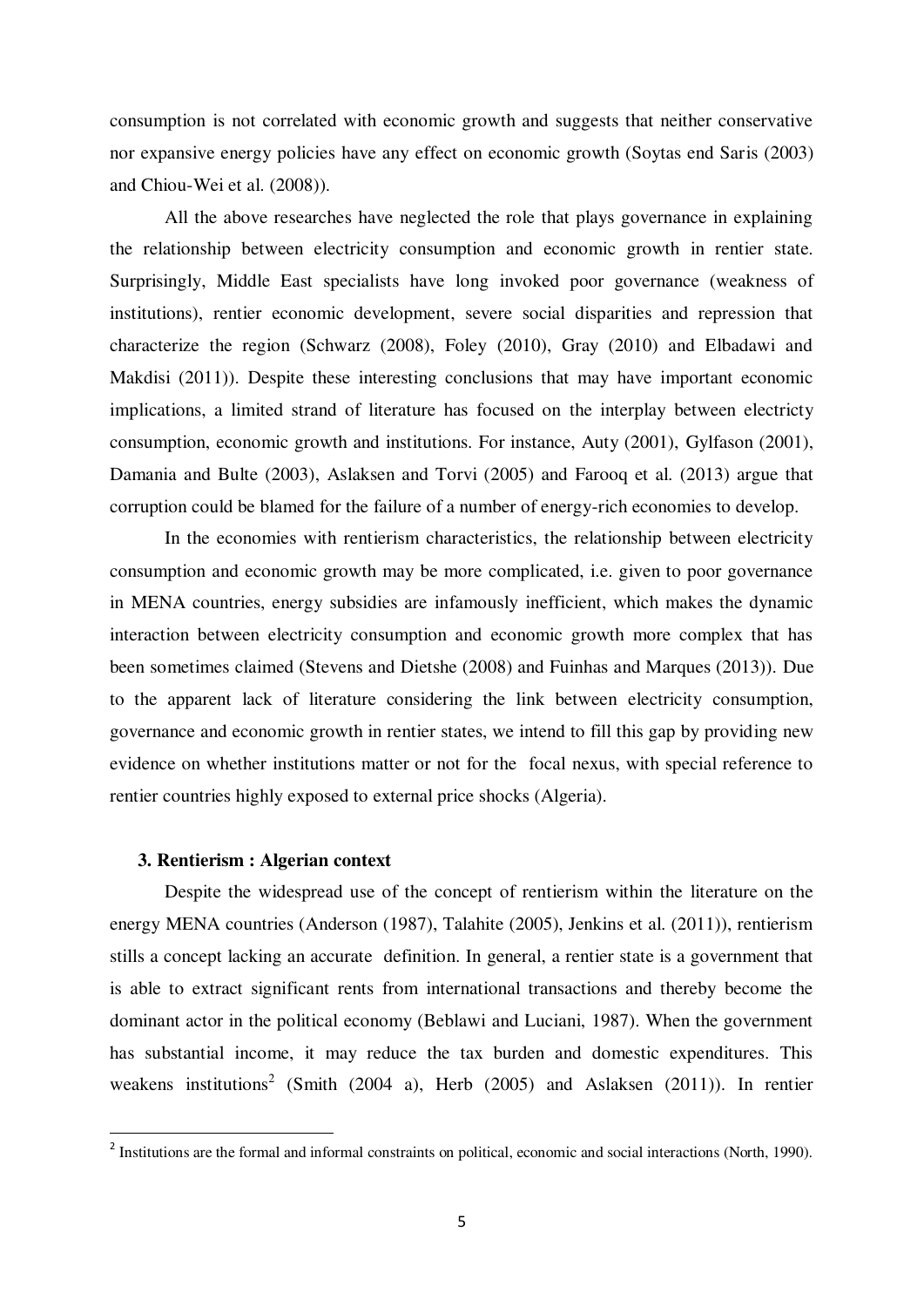economies, people have a little influence over political class and the state is free from the need to extract income from taxes on the domestic economy. Since resource rents highlight the need to levy taxes against the citizenry, the state is able to act independent of the will of the people (Auty (1998), Fearon (2005), Ross (2006), Aslaksen and Torvik (2005), de Soysa and Neumayer (2007), de Soysa (2007) and Lotz (2008)). This may expose electricity sector (in particular electric projects) to strong barriers due to the ineffectiveness of institutions and to inflexible electricity market structures prevailing in rentier states (Alvarez (2010) and Fuinhas and Marques (2013)). With property rights highly disseminated through society (Stevens and Dietshe, 2008) and with an energy market unliberalized, non-competitive and dominated by cumbersome state monopolies (Synder and Bhavanani (2005), Synder (2006) and Jenkins et al. 2011), rentier state often encounter difficulties when seeking energy projects.

Algeria is a typical example of rentier economy because most of the economic activity (90% of the national wealth and 96% of exports) is mainly linked to single sector, hydrocarbons. This creates several outcomes (Alvarez, 2010). First, the country seems highly dependent to ups and downs energy's movements, yielding to an exogenous economic development. The fluctuations of international markets generate excessive volatility. This prevents a long-run development-building strategy. Second, this great dependence and sizeable instability prevent the government and the administration to make credible forecasts of budget and economic growth in the short-and-medium terms. Finally, this dependence is harmful not only for an economy as a whole, but also at the societal perception of the values of work, efforts and self-sacrifice in order to achieve results. This may be the most disastrous consequence. It seems perverse of rentier economy. This obviously explains the wide diffusion of rentier mentality within society. Therefore, to take risk no longer offer guarantees to get rich. It is the clientelism rather than the predation that allow some close circles to get rich fastly. The reward is related to a fluke and not to a well organized production process, generating therefore a "circulation economy" instead of a "production economy" (Chatelus, 1982). In good governance countries, the institutions promote the private initiatives. More precisely, entrepreneurs choose to invest in productive activities rather than rentier, nondevelopmental and non-productive resource sectors.

In Algeria, there exist several paradoxes. Residential electricity consumption represents 60% of total electricity consumption of the country. For comparison, this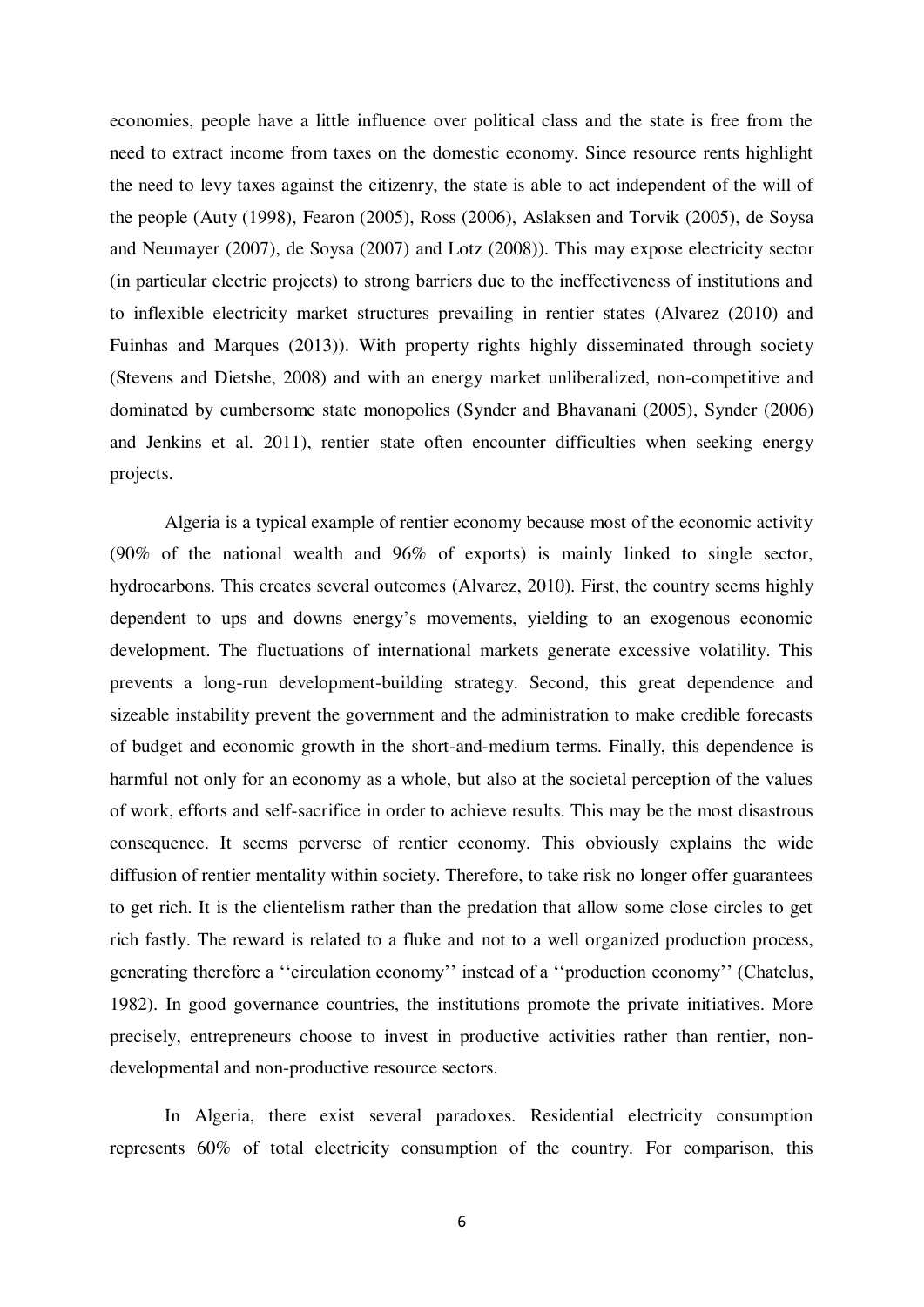percentage amounts twice of that found in Europe<sup>3</sup>. It should be noted that both wealthier and poor households pay the same price of electricity. This is also valid for other subsidized products (bread, fuel). In the same vein, industrial consumption is very low (10% against 45% in Europe). In other words, households consume more electricity than businesses. This paradox is related to generalized subsidies and non-target electricity prices. Obviously, these subsidies are very expensive and ineffective. They pushe households electricity use upwards. It is recalled that the subsidies for energy products reached \$ 10.59 billion in 2010, where electricity consumption subsidies amounted to \$ 2.13 billion, while 8.46 billion dollars were directed to fuels. This represents 6.6% of the national wealth or 298 dollars per capita. Accurately, it should be added that these rates vary between 2 Algerian dinar (DA) and 3.20 DA/ kwh depending on the level of electricty consumption, against respectively 3.45 DA and 4.94 DA / kwh in Tunisia and 5.27 DA and 6.40 DA / kwh in Morocco. Given the impossibility to remove or at least reduce the subsidies, some national reports (Mebtoul, 2013) highlight the risk of going to 70 billion of gas cubic meters of domestic consumption on the horizon 2017-2020, surpassing the volume of exports in 2012 and making problematic the extrapolation of 85 billion gas cubic meters expected in 2014. It is true that the current context and the events that knows the MENA region (the aftermath of revolution) do not allow subsidies' limitations that may have detrimental effect on social peace. But the system slows down. Some researchers (Mebtoul, 2013) predict the depletion of oil reserves in 2020 and conventional gas reserves in 2030, taking into account the strong domestic consumption, the cost-of-living and the increased competition facing the new world energy markets.

# **4. Methodology**

 $\overline{a}$ 

## **4.1. Data**

The study uses annual data of real GDP (*Y*), electricity consumption (*EC*), urbanization (*URB*) in percentage of population, foreign direct investment (*FDI*) and the global index of political rights as governance indicator or institutional quality's proxy(*INS*). Theoretically, the poor governance has various detrimental effects on energy sector policies, particularly electricity sector. Accordingly, Smith (2004 b) argues that the electricity theft and weaker institutions are closely linked and adds that higher power fraud is intensely associated to corrupt practices within power sector organizations. Rencently, Fouinhas and Marques (2013) show that the corruption is one of the most difficult problem for electricity sector.

<sup>&</sup>lt;sup>3</sup> The comparison with Europe is given for illustrative purposes. We are well aware that Algeria and Europe are totally different at all levels.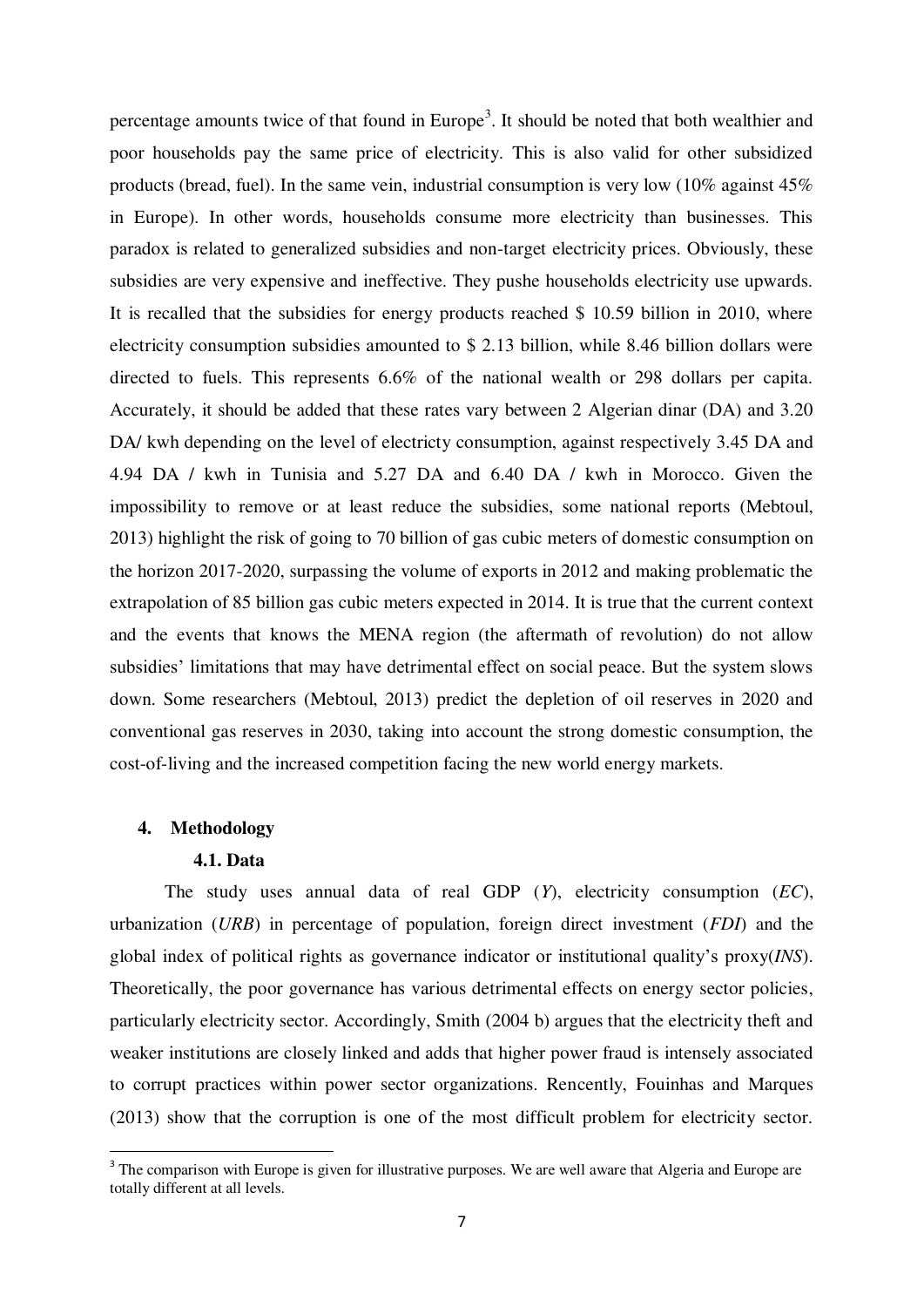Nevertheless, some studies show that trade opennes reduces the detrimental effects of poor governance, suggesting therefore that countries which do not favor institutional improvements can establish a policy of open market (Ades and Di Tella (1999) and Blake and Christopher (2002)). Given this evidence, we include trade opennes (*TR*) in the same models to verify this evidence.

Obviously, the governance consists of the institutions by which authority in a state is exercised. This includes the capacity of the government to implement effective policies. To test claims about the impact og institutions on electricity demand, adequate measurements of institutional quality are needed. While some data are available, they are problematic because they are not an accurate effective governance proxy. Data come from expert assessments and surveys of government officials. The coverage of most sources of data is limited and do not share a common methodology, set of questions or measurement scale of responses. Freedom House (United States) tried to address these problems by developing aggregate governance indicators that draw from many available sources. The global index of political rights is a quantitative assessment tool that presents a comprehensive set of indicators on the possible situations in which the political rights may have a direct impact on the lives of ordinary people. This indicator combines various dimensions of political rights including fundamental rights, open government, effective regulatory enforcement, access to civil justice, among others. The lowest score (1 and 2) in the scale of political rights are awarded to countries that respect the holding of fair elections, the presence of opposition parties and the rights of minority groups. The highest scores (6 and 7) are granted to states where political rights are absent, either because of an oppressive regime or a situation of political instability.

All the data are collected from perspective Usherbrooke<sup>4</sup>, covering the period of 1971-2012. During this period, Algeria had a population explosion. To deal with this fact, *Y* and *EC*  were converted into values per capita (in thousands of person). To improve the precision power of results, we carry out a log-linear specification that incorporates *Y, URB, TR* and *FDI* (Model 1). Then, we add the *INS* used as an indicator of governance (Model 2).

$$
LEC_t = a_0 + a_1 LY_t + a_2 LURB_t + a_3 LTR_t + a_4 LFDI_t + \varepsilon_t
$$
\n<sup>(1)</sup>

$$
LEC_t = b_0 + b_1 LY_t + b_2 LURB_t + b_3 LTR_t + b_4 LFDI_t + b_5INS + \zeta_t
$$
\n(2)

Where  $\varepsilon$  and  $\zeta$  are the error terms with normal distribution, zero mean and finite variance. Economic growth affets electricty consumption via income and technique effects. If income

 $\overline{a}$ 

<sup>4</sup> http://perspective.usherbrooke.ca/bilan/statistiques/9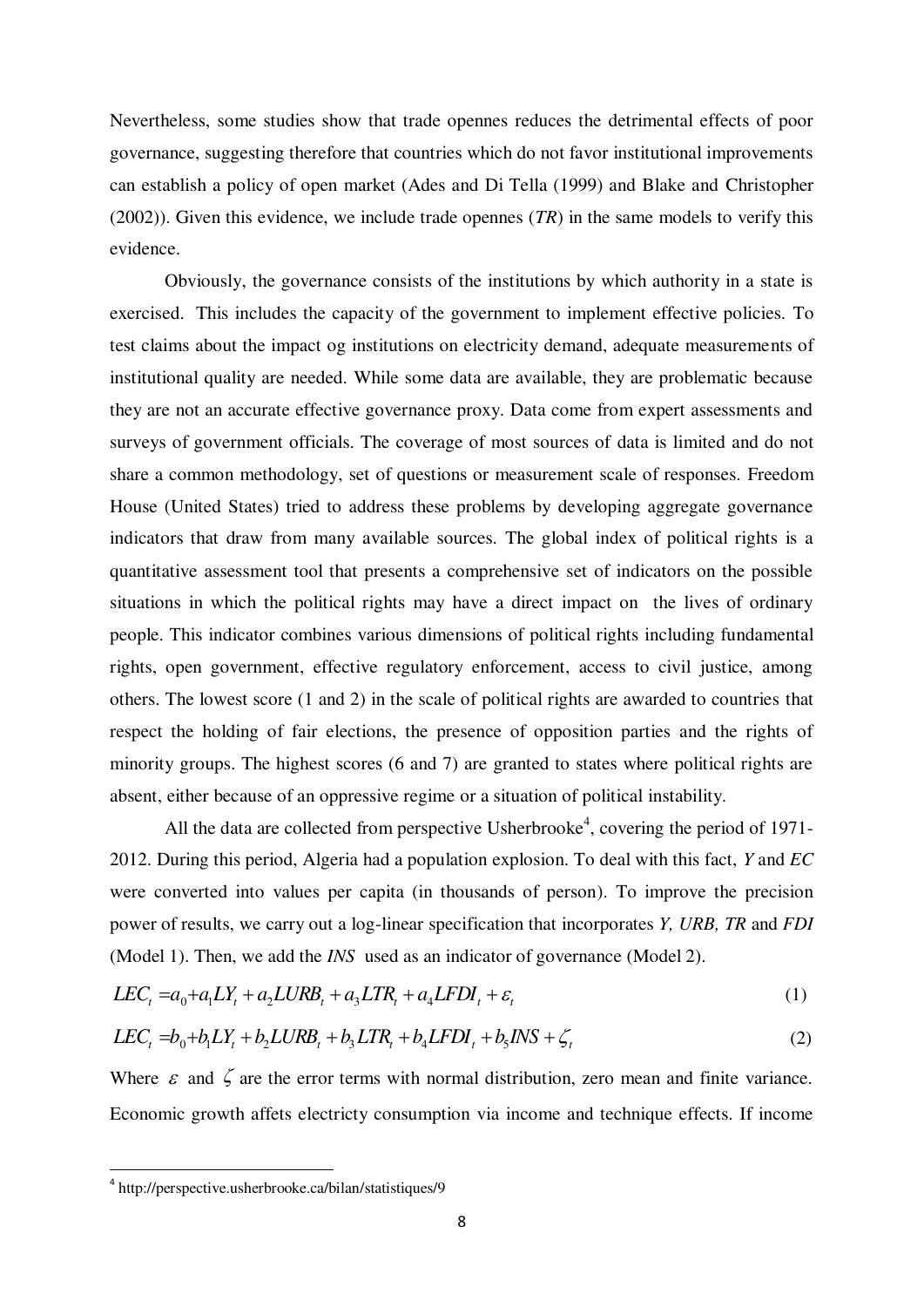effect dominates technique effect,  $a_1 > 0$  otherwise  $a_1 < 0$ . An incraese in urbanization leads industrialization, raises the demand for housing, public utilities etc which affects electricty demand (Shahbaz and Lean, 2012). We expect  $a_2 > 0$ . Trade openness affects electricty consumption via income effect, technique and composite effect (Sadorsky, 2011, 2012). So, it is expected that  $a_3 > 0$ . Foreign direct direct investment stimulated eocnomic activity which impacts electricty demand positively. We expect that  $a_4 > 0$ . Similarly for equation 2, we expect  $b_1 > 0$  (if income effect dominates technique effect),  $b_2 > 0$ ,  $b_3 > 0$ ,  $b_4 > 0$ . However, the sign of *b5* seems ambiguous. More precisely, good institutions can improve electricity consumption in the sense that they allow optimal management of resources. But we cannot say at this stage that electricity should increase or decrease. This depends on the degree of development of the country in question.

# **4.2. The ARDL Bounds Testing Method**

The ARDL bounds testing approach has been introduced by Pesaran and Shin (1999) and extended by Pesaran et al. (2001). It deals with single cointegration. This method allows us to see whether there is long-run relationship beteween a group of time-series, some of which may be stationary at level, while others are not. The ARDL bounds testing approach has three main advantages compared to other cointegration approaches: Firstly, the time series are assumed to be endogenous. Secondly, it obviates the need to classify the time series into I(0) or I(1) as Johansen cointegration. Thirdly, it allows us to assess simultanuously the shortrun and the long-run coefficients associated to the variables under consideration. This paper applies this method to investigate the relationship between electricity consumption, economic growth, urbanization, trade openness, foreign direct investment (with institutions versus without institutions). The ARDL representations of equations (1) and (2) or the equations of unrestricted error correction models (UECM) are formulated respectively as follows :

$$
DLEC_{t} = \alpha_{0} + \sum_{i=1}^{n} \alpha_{1i} DLEC_{t-1} + \sum_{i=0}^{m} \alpha_{2i} DLY_{t-1} + \sum_{i=0}^{l} \alpha_{3i} DLURB_{t-1} + \sum_{i=0}^{h} \alpha_{4i} DLTR_{t-1} + \sum_{i=0}^{v} \alpha_{5i} DLFDI_{t-1} + \beta_{1} LEC_{t-1} + \beta_{2} LY_{t-1} + \beta_{3} LURB_{t-1} + \beta_{4} LTR_{t-1} + \beta_{5} LFDI_{t-1} + \mu_{t}
$$
\n(3)  
\n
$$
DLEC_{t} = \alpha_{0} + \sum_{i=1}^{n} \alpha_{1i} 'DLEC_{t-1} + \sum_{i=0}^{m} \alpha_{2i} 'DLY_{t-1} + \sum_{i=0}^{l} \alpha_{3i} 'DLURB_{t-1} + \sum_{i=0}^{h} \alpha_{4i} 'DLTR_{t-1} + \sum_{i=0}^{v} \alpha_{5i} 'DLFDI_{t-1} + \sum_{i=0}^{q} \alpha_{6i} INS_{t-1} + \beta_{1} 'LY_{t-1} + \beta_{2} 'LEC_{t-1} + \beta_{3} 'LURB_{t-1} + \beta_{4} 'LTR_{t-1} + \beta_{5} 'LFDI_{t-1} + \beta_{6} 'LINS_{t-1} + \nu_{t}
$$
\n(4)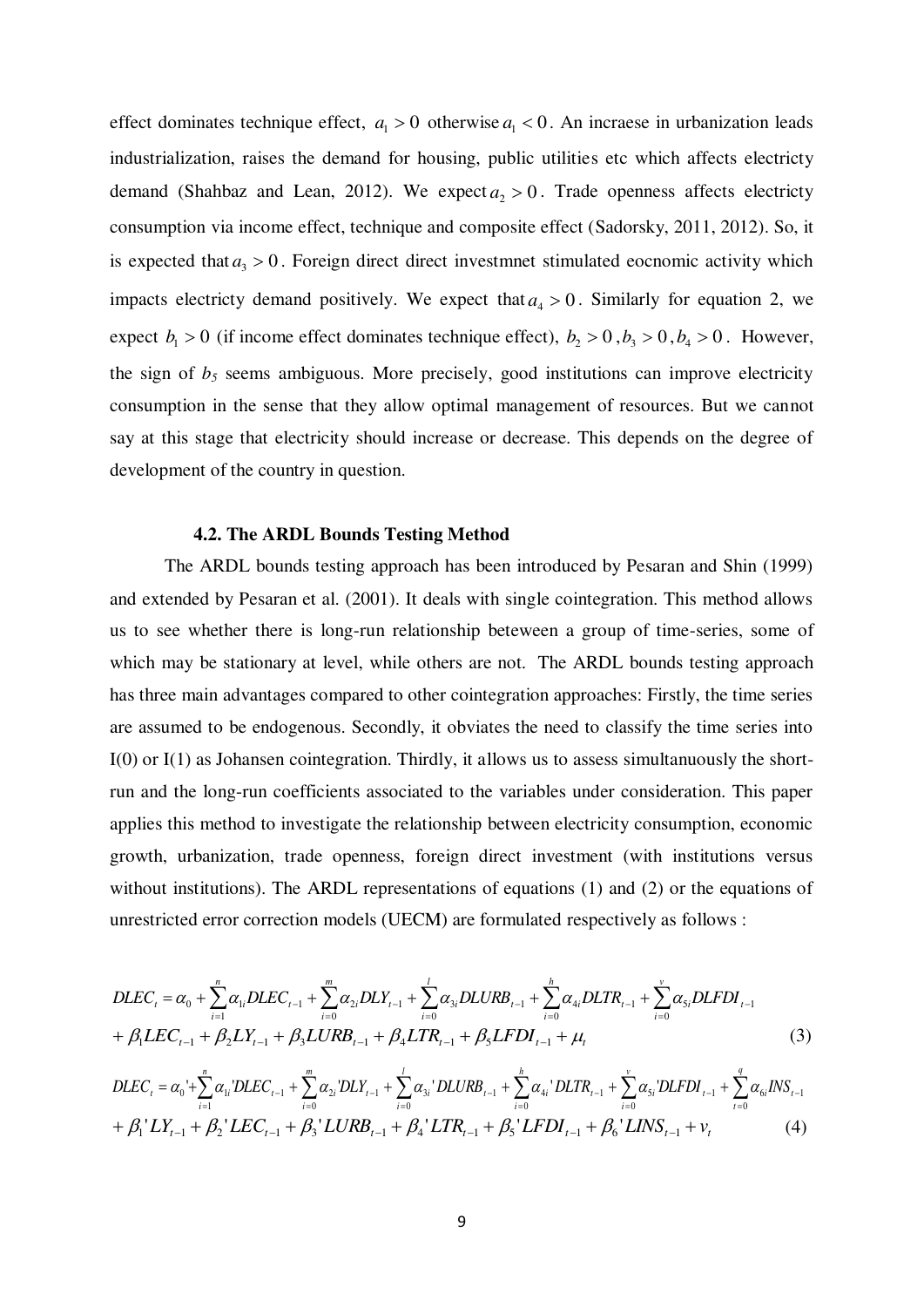Where *D* denotes the first difference operator;  $\mu$  and  $\nu$  are the usual white noise residuals.

To evaluate whether there is a cointegration or not depends upon the critical bounds tabulated by Pesaran et al. (2001, p.300). There is a cointegration among variables if calculated F-statistic is more than upper critical bound. If the lower bound is superior to the computed F-statistic, we accept the null hypothesis of no cointegration. Moreover, if the F-statistic seems between lower and upper critical bounds, the cointegration is inconclusive. The stability of ARDL approach to cointegration is assessed by carrying out various diagnostic tests and stability analyses. The diagnostic tests include the adjustment R-squared, the standard error regression, Breush-Godfrey-serial correlation and Ramsey Reset test. The stability of short-run and long-run estimates is checked by applying the cumulative sum of recursive residuals and the cumulative sum of squares of recursive residuals.

# **4.3. The innovative acounting approach**

The previous studies on the relationship between electricity consumption and economic grwth have widely investigated whether there is a causal link between both variables. To this end, the majority of them use the standard Granger causality test augmented with a lagged error correction term. Based on Engle and Granger (1987)'s method, the Granger causality test through vector autoregression method may be inadequate. To overcome this gap, an inclusion of an additional variable to the vector autoregression may be effective and would allow us to detect the long-run relationship between variables under consideration. However, the Granger causality drawbacks still. It is unable to capture the possible effects of shocks and to indicate how much extent of causality exists from one variable to other (Shahbaz et al. 2013). To resolve these limitations, we explore an innovative accounting approach to assess the dynamic interaction among electricity consumption, economic growth, urbanization, trade openness, foreign direct investments and institutions. This method includes forecast error variance decomposition and impulse response function. The procedure decomposes forecast error variance for each series following a one standard deviation shock to a variable, and allows us to test the strength of its impact on the series.

# **5. Results**

# **5.1.ARDL results**

To investigate if there is a significant long-run relationship that runs from electricity consumption to economic growth or vice versa, we began by evaluating the validity of estimated coefficients. We worthy notice from Table-1 a great variability of data, which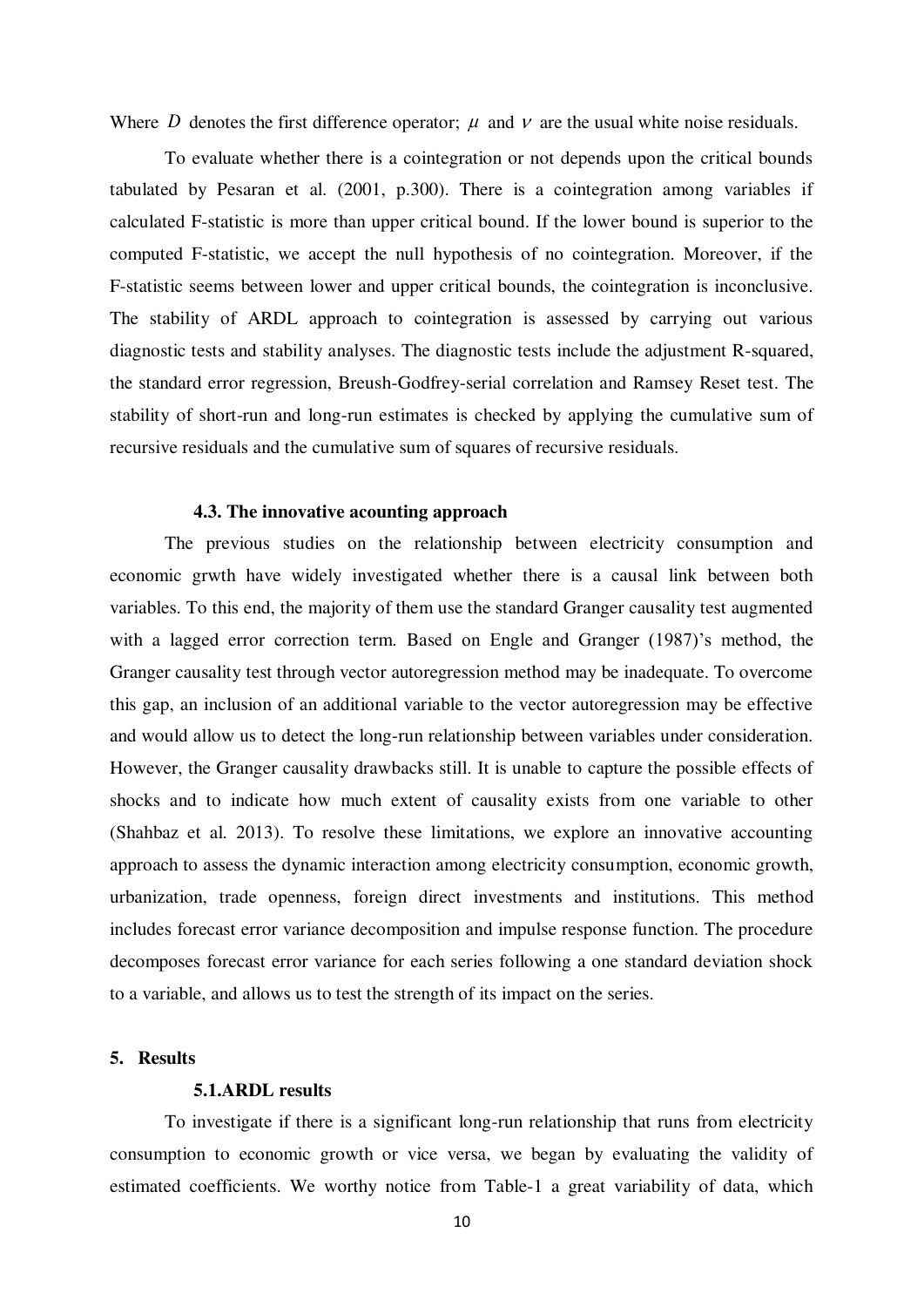highlights the need to use robust models to handle possible shocks. The coefficient of kurtosis appears inferior to 3 for all variables under consideration (except *Y* and *TR*), implying that the distribution is less flattened than the Gaussian distribution. The Skewness coefficient is negative for *Y, EC* and *FDI*, while it seems negative for *URB* and *TR*. This indicates that the symmetrical distribution is plausible for the first ones and inversely for the second ones. The Jarque- Bera test revealed low and insignificant values (except *Y* and *INS*), leading to accept the assumption of normality for all variables except *Y*.

|                                         | <b>LEC</b>  | LY          | <b>LURB</b> | <b>LTR</b> | <b>LFDI</b> | <b>LINS</b> |
|-----------------------------------------|-------------|-------------|-------------|------------|-------------|-------------|
| Mean                                    | 6.197305    | 9.050105    | 3.974662    | 11.12861   | 18.35663    | 5.974359    |
| Median                                  | 6.309388    | 9.053522    | 3.975133    | 11.08701   | 19.04662    | 6.000000    |
| Maximum                                 | 6.943259    | 9.257345    | 4.306198    | 14.16968   | 21.83939    | 7.000000    |
| Minimum                                 | 4.945555    | 8.646407    | 3.680494    | 9.303406   | 12.72163    | 4.000000    |
| Std. Dev.                               | 0.552327    | 0.122415    | 0.198924    | 1.014125   | 2.768434    | 0.584321    |
| <b>Skewness</b>                         | $-0.741402$ | $-0.631308$ | 0.047553    | 0.580637   | $-0.646494$ | $-1.603734$ |
| Kurtosis                                | 2.695106    | 4.223384    | 1.746310    | 3.677718   | 2.354147    | 8.275203    |
| Jarque-Bera                             | 4.010415    | 5.409016    | 2.766373    | 3.163754   | 3.394532    | 61.93788    |
| Probability                             | 0.134632    | 0.066903    | 0.250778    | 0.205589   | 0.183184    | 0.000000    |
| Course: Usherbrooke perspectives detect |             |             |             |            |             |             |

**Table 1. Summary of statistics** 

Source: Usherbrooke perspectives dataset.

From the first correlations reported in Table-2, we show that there is a positive interaction between urbanization and electricity consumption, economic growth and electricity consumption, trade openness and electricity demand and foreign direct investment and electricity consumption, while the correlation between the used governance index (the global index of political rights) and Algerian electricity demand seems negative. As the lowest scores are associated to the respect of political rights including the holding of fair and free elections and the highest scores are greatly linked to the absence of political rights, the negative correlation means that the poor governance (the high scores of governance proxy between 6 and 7) is closely related to the electricity demand in Algeria.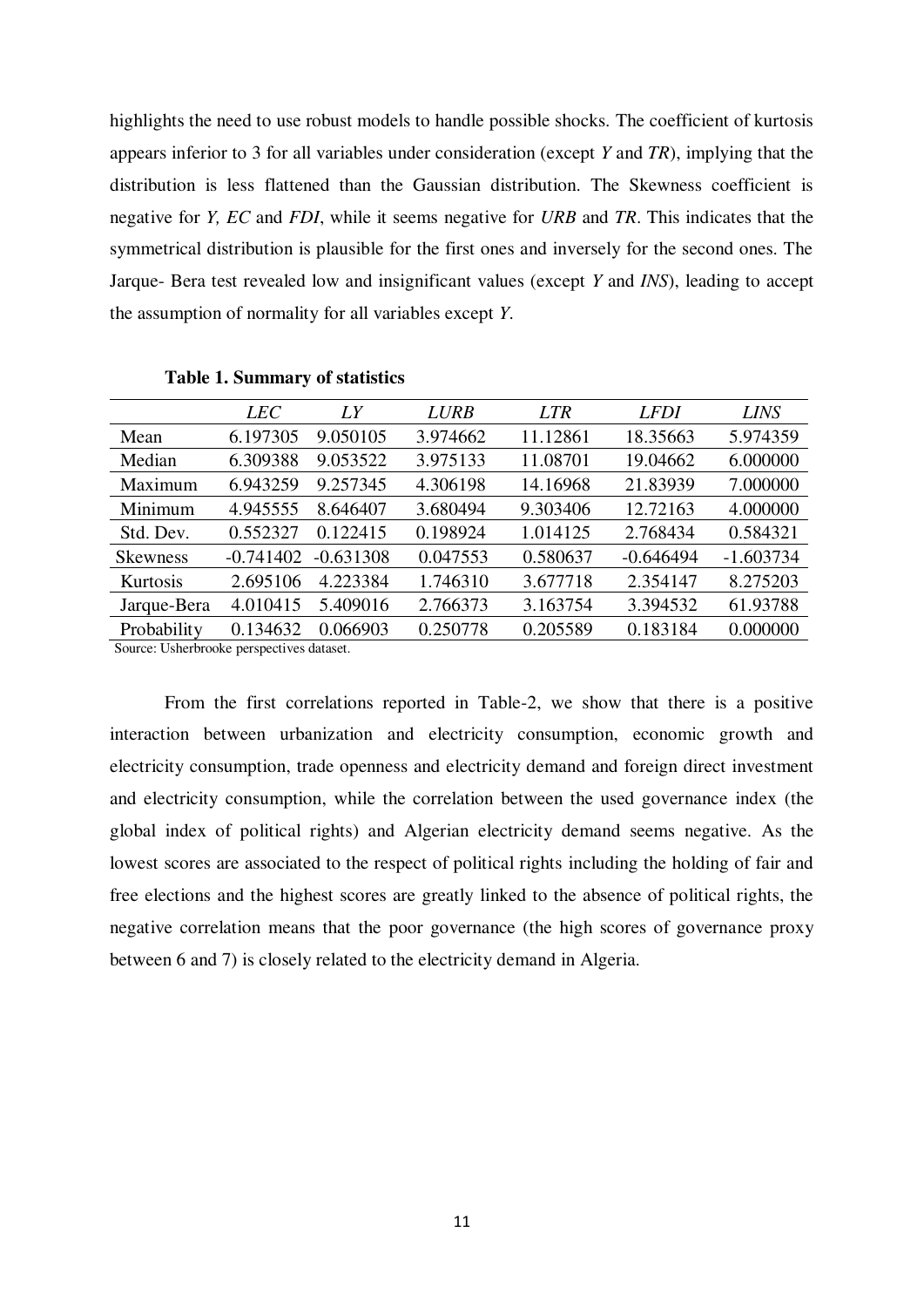| <i>LEC</i>   | LY           | <b>LURB</b> | LTR <sub></sub>       | <b>LFDI</b> | LINS                              |
|--------------|--------------|-------------|-----------------------|-------------|-----------------------------------|
|              |              |             |                       |             |                                   |
| 0.7406542    |              |             |                       |             |                                   |
| 0.9510890    | 0.64406628   |             |                       |             |                                   |
| 0.275828     |              |             |                       |             |                                   |
| 0.3517625    | 0.1722970    | 0.5509528   | 0.49325713            |             |                                   |
| $-0.0819792$ | $-0.0906488$ |             |                       |             |                                   |
|              |              |             | 0.27525291 0.41326495 |             | $-0.0167425$ 0.04329295 0.3161668 |

**Table 2. First correlations between electricity consumption and its determinants** 

Source: Usherbrooke perspectives dataset.

Before proceeding ARDL estimation, we determine the degree of integration of variables. To do so, we apply Dickey-Fuller (ADF) and Phillips-Perron (PP) tests. The results are reported in Table-3. We clearly show that the variables are integrated either at level or first difference  $(I(0)$  and  $I(1)$ ). Given this finding, the ARDL bounds testing approach can be employed to test the cointegration hypothesis among concerned variables.

**Table 3. Results of ADF and PP Unit Tests** 

| Variables   | ADF test            |                  | PP test            |                      |  |
|-------------|---------------------|------------------|--------------------|----------------------|--|
|             | Level               | First difference | Level              | First difference     |  |
| <b>LEC</b>  | ***<br>$-4.1086(1)$ |                  | $-3.7297(4)$ ***   | ---                  |  |
| LY          | $-0.5487(1)$        | $-8.4468(0)$ *** | $-3.1257(4)$<br>** |                      |  |
| <b>LURB</b> | $-0.2377(6)$        | $-3.0834(0)$ *** | 1.3492(4)          | $-3.46787(12)$ **    |  |
| <b>LTR</b>  | $-2.4402(0)$        | $-8.4485(0)$ *** | $-2.5021(3)$       | $-8.4596(1)$ ***     |  |
| <b>LFDI</b> | $-0.9446(1)$        | $-9.6209(0)$ *** | $-2.2221(1)$       | ***<br>$-10.0241(4)$ |  |
| <b>LINS</b> | $-4.3724(0)$        |                  | $-4.16637(0)$      |                      |  |

Notes: \*\*\*, \*\* and \* imply significance at the 1%, 5% and 10% levels, respectively ; The numbers within parentheses for the ADF and PP statistics represents the lag length of the dependent variable used to obtain white noise residuals ; The lag lengths for the ADF and PP tests were selected using Akaike Information Criterion (AIC).

According to the ARDL bounds testing approach, lag order of the variables is important for the model specification. Hence, we determine the lag optimazation based on lag-order selection using various information criteria including Akaike criterion, Bayesian and Hannan-Quinn criteria (Table-4). It is widely pointed that AIC has superior power properties for small sample data compared to any lag length criterion. Akaike information criterion is more parcimonious than other criteria since it provides more consistent results (Lütkepohl, 2006). We find that the optimum lag is 1 over the period of 1975-2011 either for model 1 (without institutions) or model 2 (with institutions).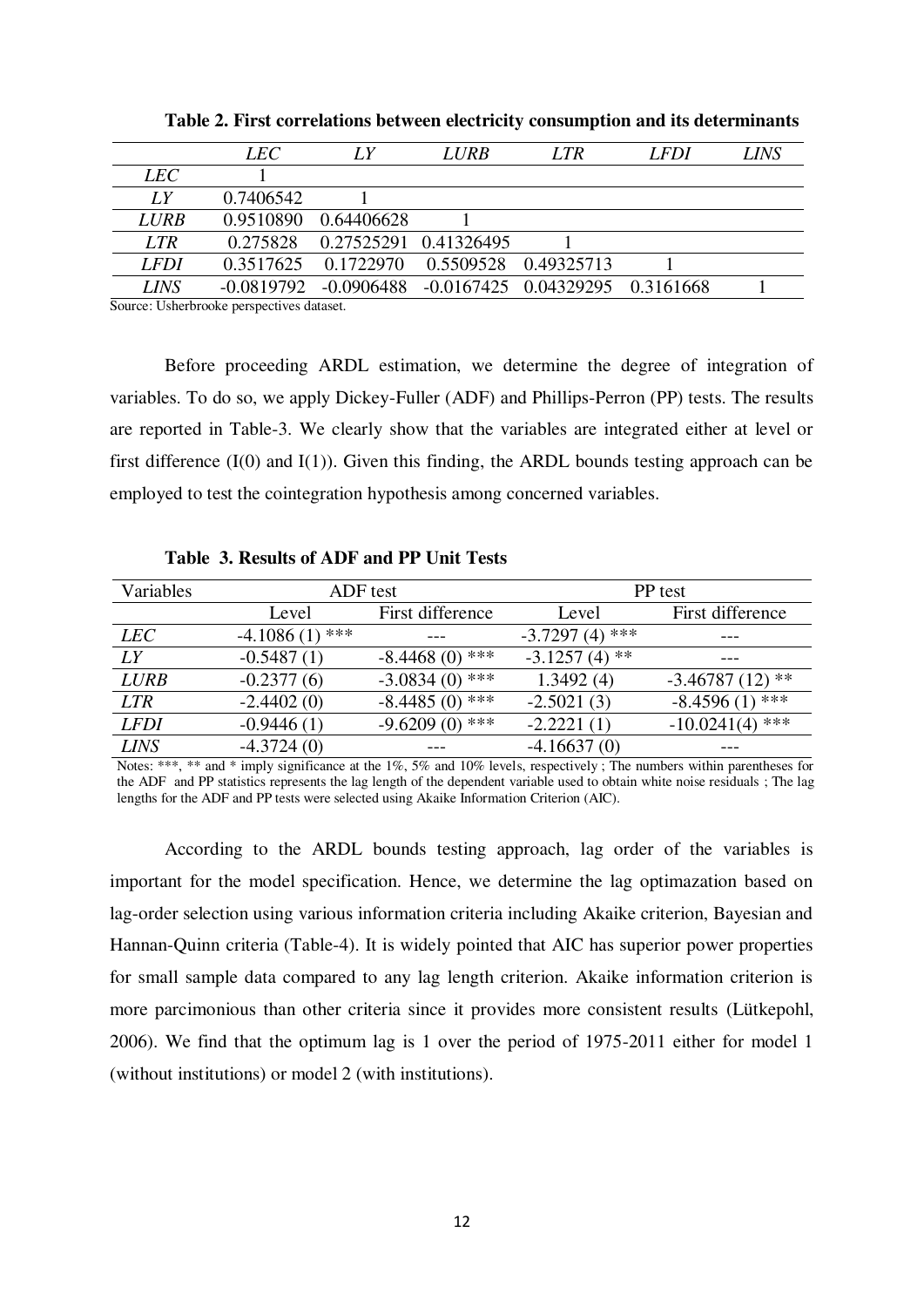| Lag            | LogL     | LR        | <b>FPE</b>  | <b>AIC</b>   | <b>SC</b>    | HQ           |  |  |
|----------------|----------|-----------|-------------|--------------|--------------|--------------|--|--|
| (1)            |          |           |             |              |              |              |  |  |
| $\overline{0}$ | 60.12773 | <b>NA</b> | 0.002931    | $-3.007514$  | $-2.603477$  | $-2.869726$  |  |  |
|                | 67.85856 | 10.91411* | 0.001982*   | $-3.403445$  | $-2.954515*$ | $-3.250347*$ |  |  |
| $\overline{2}$ | 68.90888 | 1.421012  | 0.001989    | $-3.406405*$ | $-2.912582$  | $-3.237997$  |  |  |
| 3              | 69.63692 | 0.942176  | 0.002036    | $-3.390407$  | $-2.851692$  | $-3.206690$  |  |  |
|                |          |           | (2)         |              |              |              |  |  |
| $\theta$       | 96.36237 | $NA*$     | 0.000371    | $-5.080139$  | $-4.631210$  | $-4.927041$  |  |  |
|                | 98.55212 | 2.962601  | $0.000348*$ | $-5.150125*$ | $-4.656302*$ | $-4.981717*$ |  |  |
| 2              | 98.71004 | 0.204367  | 0.000368    | $-5.100590$  | $-4.561875$  | -4.916873    |  |  |
| 3              | 98.75296 | 0.053024  | 0.000393    | $-5.044292$  | $-4.460683$  | $-4.845265$  |  |  |
|                |          |           |             |              |              |              |  |  |

# **Table 4. Lag-order selection**

Notes : \* indicates lag order selected by the criterion; (1) : Equation of electricity consumption without taking into account the institutions ; (2) : Equation of electricity consumption considering institutions ; LR: sequential modified LR test statistic (each test at 5% level) ; FPE: Final prediction error ; AIC: Akaike information criterion ; SC: Schwarz information criterion ; HQ: Hannan-Quinn information criterion.

Next, we present our empirical results based on ARDL bounds testing (Table-5). We show that economic growth has an insignificant impact on electricity consumption (equations 1 and 2, Table-5). Urbanization contributes positively and significantly to electricity consumption when including institutions-particularly the global index of political laws- (equation 2, Table-5). Accurately, an increase of urbanization by 10% leads to an increase in electricity consumption by 39.3%. The trade openness has no influence on electricity demand in Algeria, while foreign direct investments and institutions affect negatively and significantly elecrticity consumption. More precisely, an increase by 10% in foreign direct investment and institutions leads to a drop in electricity demand by 0.011% and 0.14% respectively (equation 2, Table-5). Using different diagnostic tests such as serial correlation and Ramsey Reset tests, the adequacy of these models are checked.

In addition, we depict from Table-6 that the values of our F-statistics exceed the upper bound at the 1% significance level for the model that incorporates economic growth, urbanization, trade openness and foreign direct investment (equation 1), implying that there is evidence of a long-run relationship among variables at this level of significance or greater, while the F-statistic value appears insignificant when accounting for instruments (equation 2).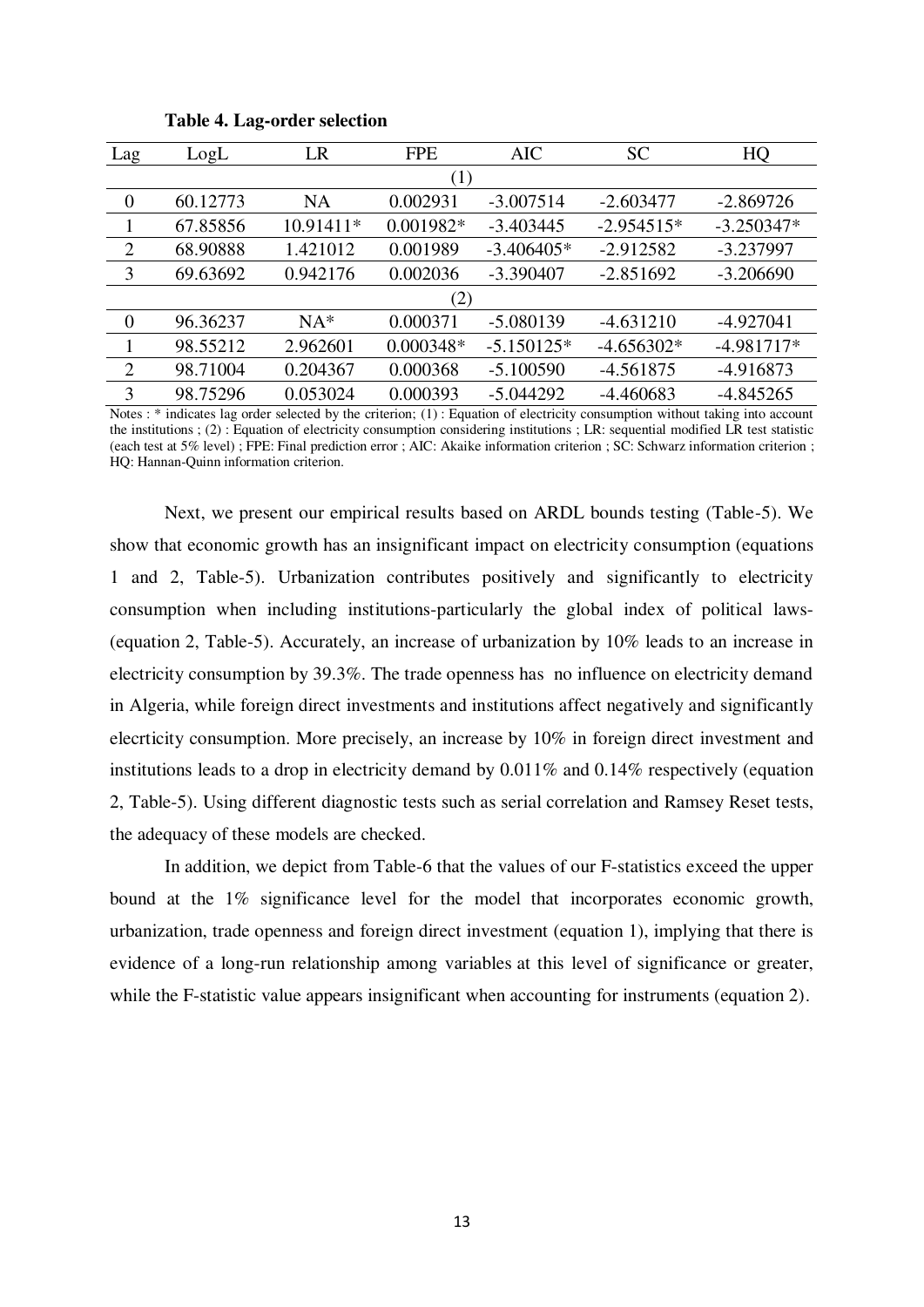|                        | Dependent variable: $\triangle LEC_t$ |                 |
|------------------------|---------------------------------------|-----------------|
|                        | (1)                                   | (2)             |
| $\mathcal{C}$          | 0.09502                               | 1.16495         |
|                        | (0.05866)                             | (0.55548)       |
| $\triangle LEC_{t-1}$  | $-0.4789**$                           | $-0.71152**$    |
|                        | $(-2.4191)$                           | $(-2.5246)$     |
| $\Delta L Y_{t-1}$     | 0.01130                               | 0.17131         |
|                        | (0.0383)                              | (0.5166)        |
| $ALURB_{t-1}$          | 5.25362                               | 3.93008*        |
|                        | (1.13826)                             | (1.7989)        |
| $ALTR_{t-1}$           | 0.0020                                | $-0.0032$       |
|                        | (0.1721)                              | $(-0.2347)$     |
| $ALFDI_{t-1}$          | $-0.00081*$                           | $-0.00116*$     |
|                        | $(-1.5133)$                           | $(-1.8986)$     |
| $\triangle LINS_{t-1}$ |                                       | $-0.01473*$     |
|                        |                                       | $(-1.9370)$     |
| $LEC_{t-1}$            | $-0.17458$                            | $-0.09217$      |
|                        | $(-1.0116)$                           | $(-0.45850)$    |
| $LY_{t-1}$             | 0.29833                               | $-0.0529$       |
|                        | (0.2107)                              | $(-0.2887)$     |
| $LURB_{t-1}$           | 0.14403                               | $-0.08324$      |
|                        | (0.3273)                              | $(-0.1582)$     |
| $LTR_{t-1}$            | $-0.0052$                             | $-0.0005$       |
|                        | $(-0.4136)$                           | $(-0.0331)$     |
| $LFDI_{t-1}$           | $-0.0081*$                            | $0.01306*$      |
|                        | $(-1.5133)$                           | (1.8320)        |
| $LINS_{t-1}$           |                                       | 0.00173         |
|                        |                                       | (0.09790)       |
|                        | Diagnostic tests                      |                 |
| <b>ARS</b>             | 0.5604                                | 0.5796          |
| <b>SER</b>             | 0.0451                                | 0.0469          |
| LM                     | 1.2717 [0.2993]                       | 1.3787 [0.2760] |
| Reset                  | $6.8933*$ [0.0148]                    | 0.2841 [0.5999] |

|  | <b>Table 5. The ARDL Bounds Testing Analysis</b> |  |  |  |
|--|--------------------------------------------------|--|--|--|
|--|--------------------------------------------------|--|--|--|

Notes : \*\*\*, \*\* and \* imply significance at the 1%, 5% and 10% level, respectively; (1): Equation of electricity consumption without taking into account the institutions ; (2) : Equation of electricity consumption considering institutions ; [.] : p-values ; ARS denotes the adjustment R-squared. SER means the standard error regression ; LM means the Breush-Godfrey serial correlation ; Reset denotes Ramsey Reset test; Diagnostic tests results are based on F-statistic.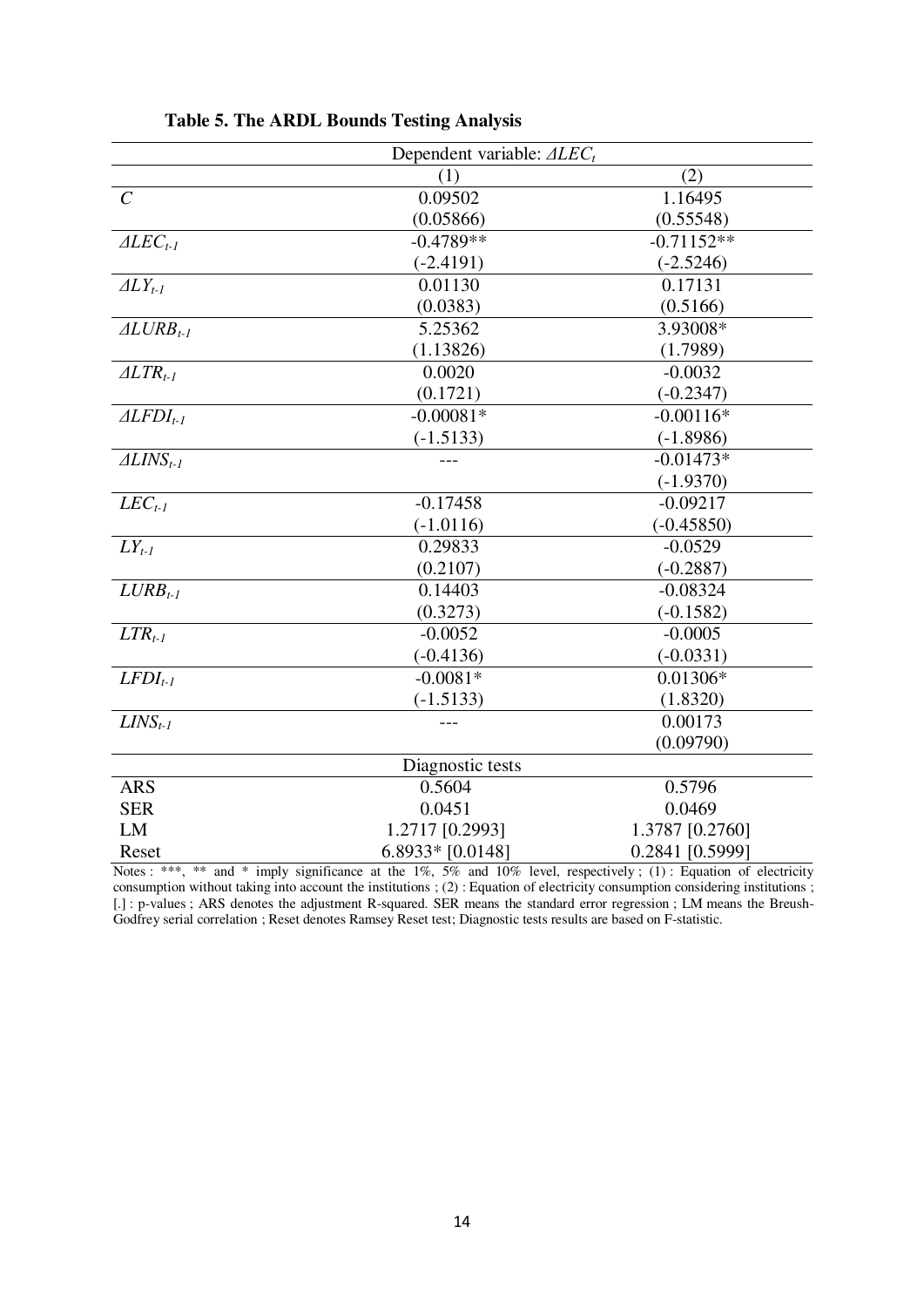| <b>Estimated model</b>                    | Optimal lag length    | F-statistic         | Prob.  |
|-------------------------------------------|-----------------------|---------------------|--------|
| $F_{EC}$ (EC/Y, URB, TR, FDI)<br>(1)      | 1, 1, 6, 0, 1         | $10.1657***$        | 0.0007 |
| (2)<br>$F_{EC}$ (EC/Y, URB, TR, FDI, INS) | 1, 1, 0, 0, 1, 2      | 0.0037              | 0.9509 |
| Significance level                        | Critical values: T=23 |                     |        |
|                                           | Lower bounds $I(0)$   |                     |        |
|                                           |                       | Upper bounds $I(1)$ |        |
| $1\%$                                     | 6.84                  | 7.84                |        |
| 5%                                        | 4.94                  | 5.73                |        |

**Table 6. The ARDL Bounds Testing Analysis**

Notes: \*\*\*, \*\* and \* imply significance at the 1%, 5% and 10% levels, respectively; (1): Equation of electricity consumption without taking into account the institutions ; (2) : Equation of electricity consumption considering institutions ; Critical values were obtained from Pesaran et al. (2001).

These results seem vulnerable because ARDL bounds test is unable to detect structural breaks stemming in the variables. It neglects possible nonlinearities in the focal relationship. Due to the apparent drawback, we carried out Gregory-Hansen (1996)'s method to investigate this link. This technique accommodates on an unknown structural break in the studied series based on Engle-Granger residual (Farooq et al. 2013). The main findings of this test put in evidence that there is cointegration when taking into account institutions (equation 2, Table-7), while there is no evidence of cointegration between variables for equation 1.

| <b>Estimated model</b> | (1)                             | 2)                                 |
|------------------------|---------------------------------|------------------------------------|
|                        | $F_{EC}$ (EC/Y, URB, TR, FDI)   | $F_{EC}$ (EC/Y, URB, TR, FDI, INS) |
| Structural break year  | 1997                            | 2002                               |
| ADF-test               | $-4.6972***$                    | $-4.2680$                          |
| Prob.values            | 0.0000                          | 0.2135                             |
| Significance level     | Critical values of the ADF test |                                    |
| $1\%$                  | $-5.71$                         |                                    |
| 5%                     | $-4.86$                         |                                    |
| 10%                    | $-4.59$                         |                                    |

**Table 7. Gregory-Hansen Structural Break Cointegration Test** 

Notes: \*\*\*, \*\* and \* imply significance at the 1%, 5% and 10% level, respectively; (1): Equation of electricity consumption without taking into account the institutions ; (2) : Equation of electricity consumption considering institutions.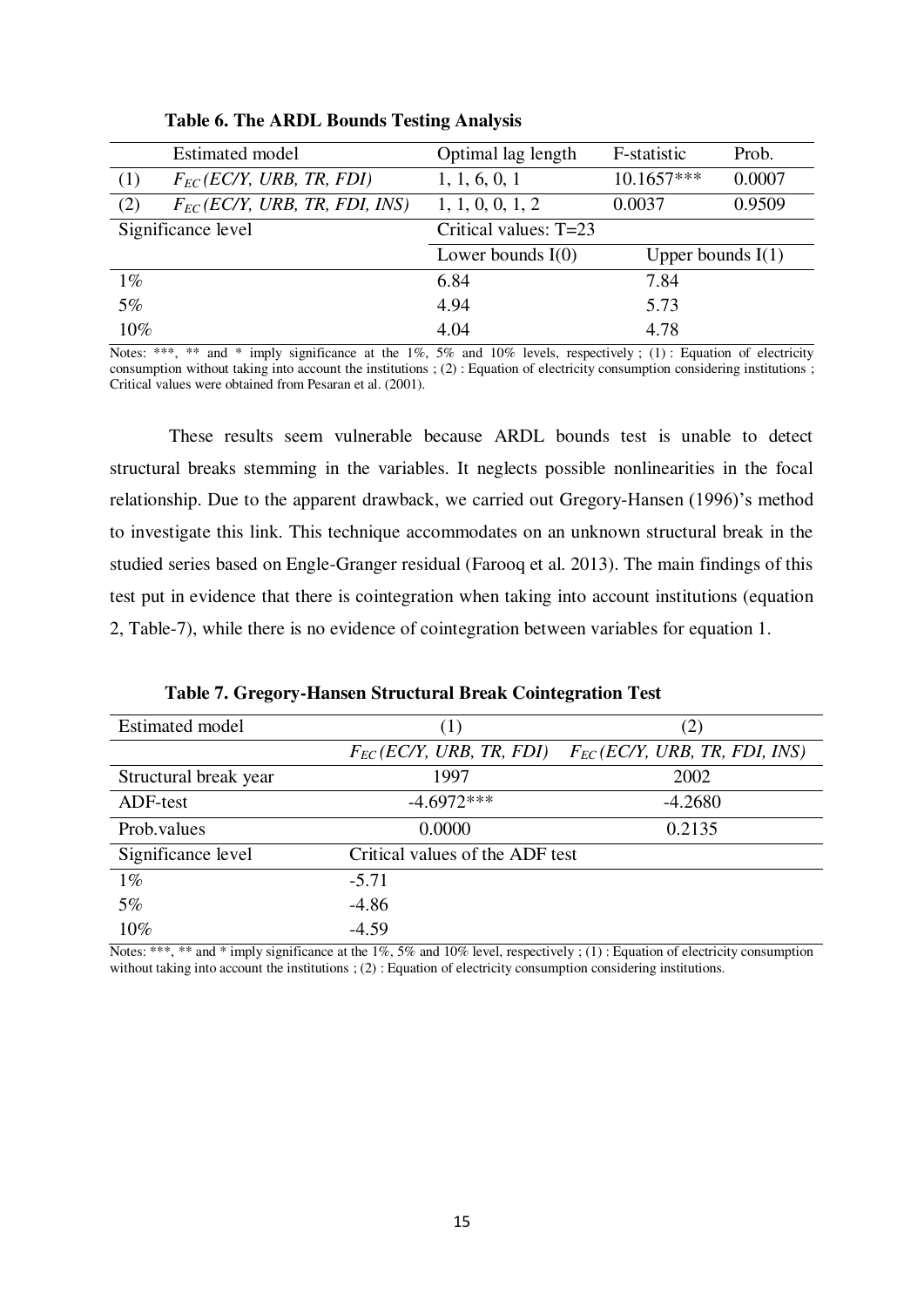In the short run, economic growth positively and significantly impacts electricity consumption at 10 percent level (Table-8), while this correlation becomes insignificant when including institutions (equation 2). Urbanization increases electricity consumption at 10 percent level either with or without institutions. The effects of trade openness and foreign direct investment on electricity demand are statistically insignificant (equations 1 and 2). Seemingly, the relationship between institutions and electricity consumption is negative and significant. The electricity demand increases because intuitions are inadequate. The price of electricity, like that of many necessity products, are fixed too low. This allows to buy lack of the social peace, highlighting then the lack of political courage. The political power seems ineffective since it is not the result of free elections and therefore can not impose prices more or less free, or at least not far from the prices of world market. This country is unable to properly administer social programs (Talahite, 2005). More precisely, the inefficient subsidy policy aggravates the lack of transparency in the conduct of public policy. This leads necessarely to the inability of government to reallocate resources to benefit the broader population that may have harmful effects on energy sector and thus on the whole economy.

Furthermore, the value of *ECT* is negative and statistically significant at 5 percent level for the two estimated equations, which is theoretically correct. This implies that the deviations in the short-run are corrected by 29% towards the long-run equilibvrium (without institutions) and becomes less important (27%) when considering institutions. This indicates that institutions mitigate the speed of adjustment towards long-run equilibrium path in the case of Algeria. The R-adjusted value shows that the electricity consumption is 14.28% explained by economic growth, urbanization, trade openness and foreign direct investment. This value increases when adding institutions (Equation 2, Table-8), it becomes 19.22%. This highlights the role of institutions to explain electricity demand in Algeria.

The diagnostic tests indicate that there is no evidence of serial correlation. The Ramsey reset test statistic confirms the well construction of the short-run model. The results obtained from the CUSUM and CUSUM squares tests show that either considering institutions or not, the graphs are between the critical bounds at 5% level of significance (Figure-1), which reinforces the adequacy of the ARDL bounds testing approach, the stability and the efficience of the ARDL parameters.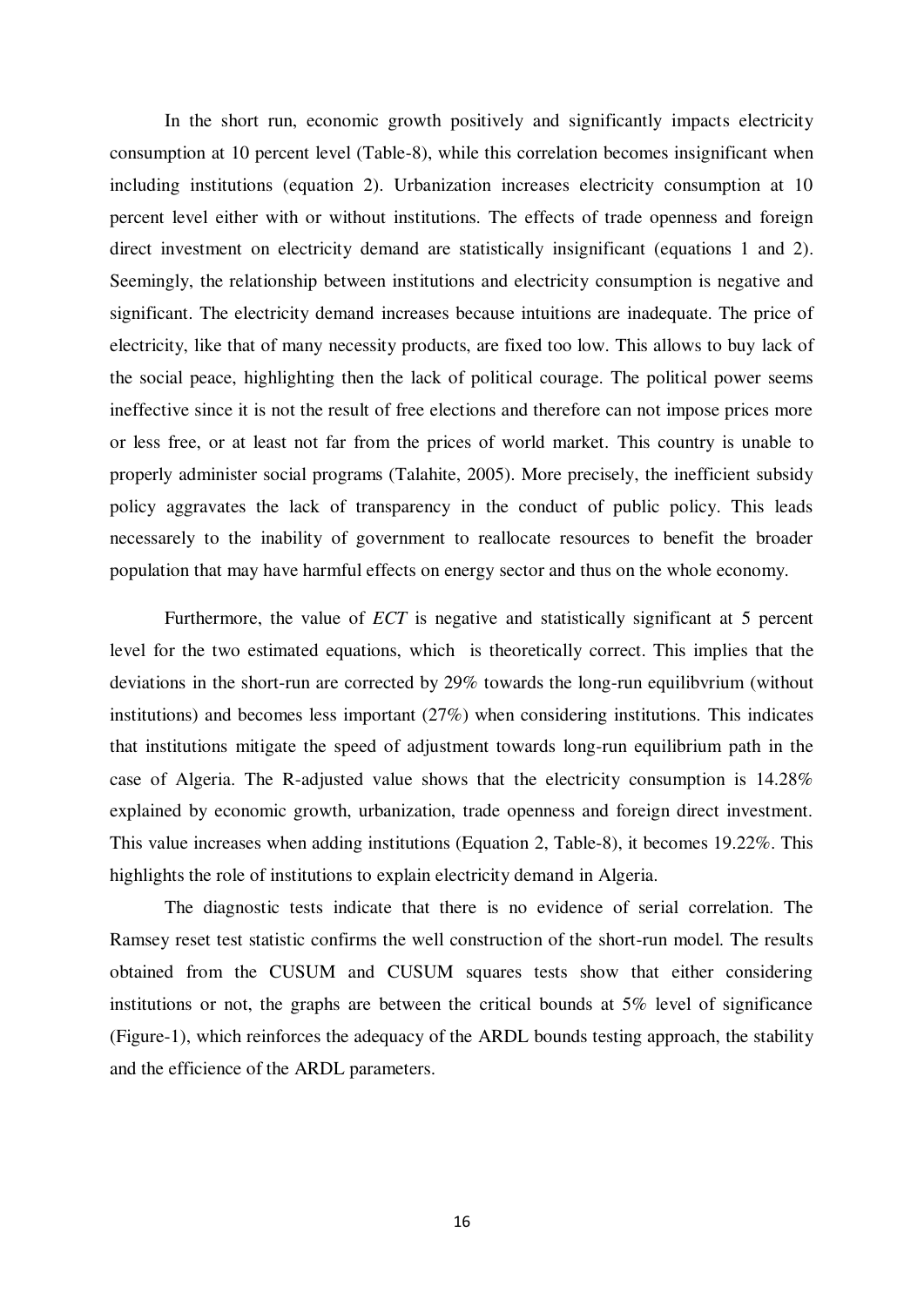|                    | Dependent variable: $LEC_t$ |              |
|--------------------|-----------------------------|--------------|
|                    | (1)                         | (2)          |
|                    | Short-run                   |              |
| $\Delta L Y_t$     | 0.30789*                    | 0.23981      |
|                    | (1.62314)                   | (0.87842)    |
| $ALURB_t$          | 3.89112*                    | 4.3839*      |
|                    | (1.60067)                   | (1.6441)     |
| $ALTR_t$           | $-0.00338$                  | $-0.00264$   |
|                    | $(-0.3654)$                 | $(-0.23824)$ |
| $ALFDI_t$          | $-0.00338$                  | 0.00021      |
|                    | $(-0.3654)$                 | (0.04508)    |
| $\triangle LINS_t$ |                             | $-0.01725*$  |
|                    |                             | $(-1.7475)$  |
| ECT <sub>t</sub>   | $-0.29243**$                | $-0.27116**$ |
|                    | $(-2.89173)$                | $(-2.1116)$  |
|                    | Long-run                    |              |
| $LY_t$             | $-0.06900$                  | $-0.08535$   |
|                    | $(-0.63282)$                | $(-0.57567)$ |
| $LURB_t$           | $-0.37063$                  | $-0.55472$   |
|                    | $(-1.06747)$                | $(-1.25424)$ |
| $LTR_t$            | $-0.00035$                  | 0.00258      |
|                    | $(-0.03624)$                | (0.21176)    |
| $LFDI_t$           | 0.00047                     | 0.00426      |
|                    | 50.07688)                   | (0.66751)    |
| $LINS_t$           | $---$                       | 0.00955      |
|                    |                             | (0.66957)    |
|                    | Diagnostic tests            |              |
| <b>ARS</b>         | 0.1428                      | 0.1922       |
| <b>SER</b>         | 0.0371                      | 0.0343       |
| LM                 | 1.0357                      | 1.6942       |
|                    | [0.4621]                    | [0.1339]     |
| Reset              | 2.3594                      | 0.9606       |
|                    | [0.0112]                    | [0.0081]     |

# **Table 8. Short-run and long-run Analysis**

Notes : \*\*\*, \*\* and \* imply significance at the 1%, 5% and 10% levels, respectively ; (1) : Equation of electricity consumption without taking into account the institutions ; (2) : Equation of electricity consumption considering institutions; [.] : p-values ; ARS denotes the adjustment R-squared. SER means the standard error regression ; LM means the Breush-Godfrey serial correlation. Reset denotes Ramsey Reset test; Diagnostic tests results are based on F-statistic.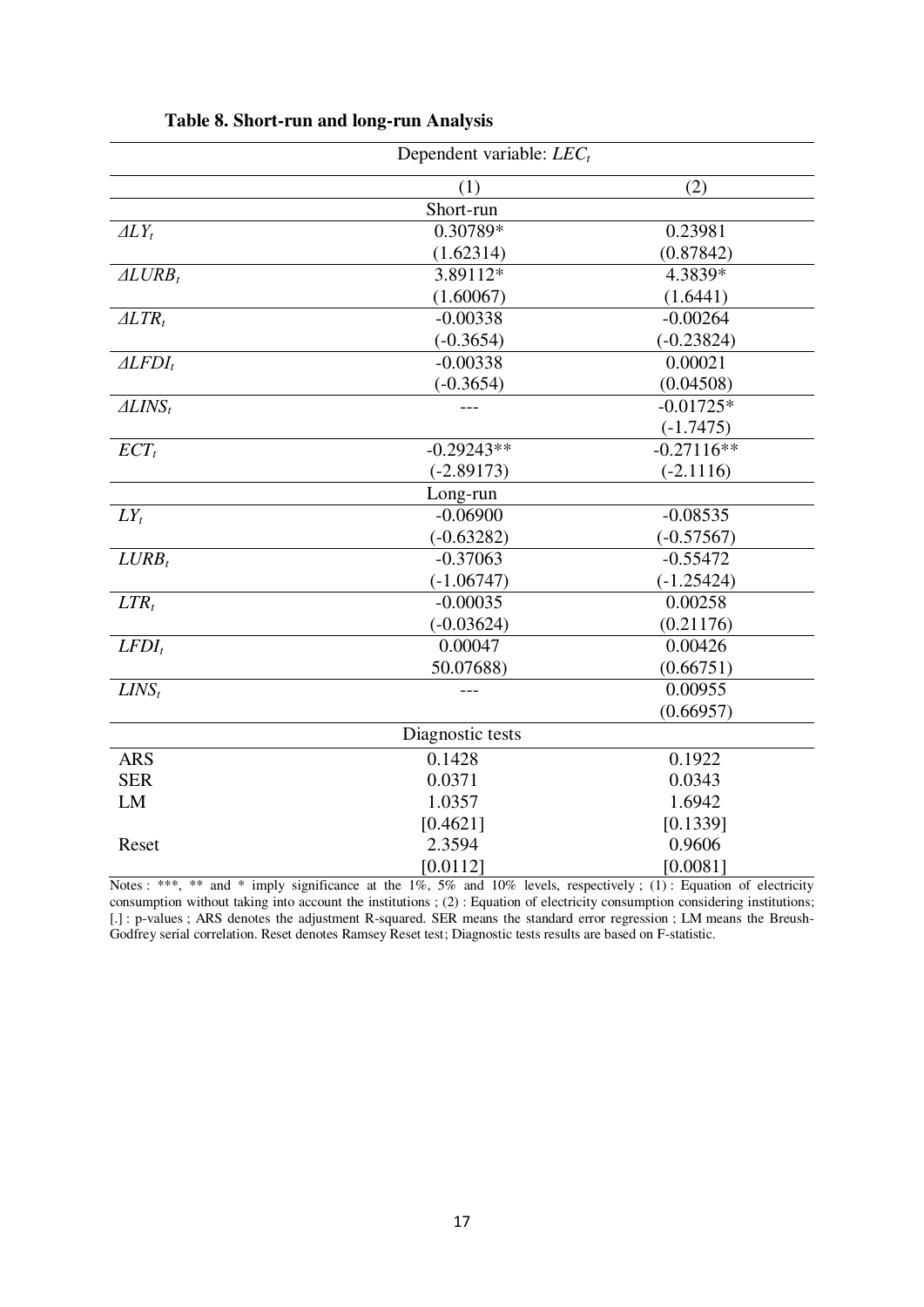

 **Figure 1. Plots of cumulative sum of recursive and of squares of recursive residuals** 

Notes : (1) : Equation of electricity consumption without taking into account the institutions ; (2) : Equation of electricity consumption considering institutions ; The straight lines represent the critical bounds at 5% significance level.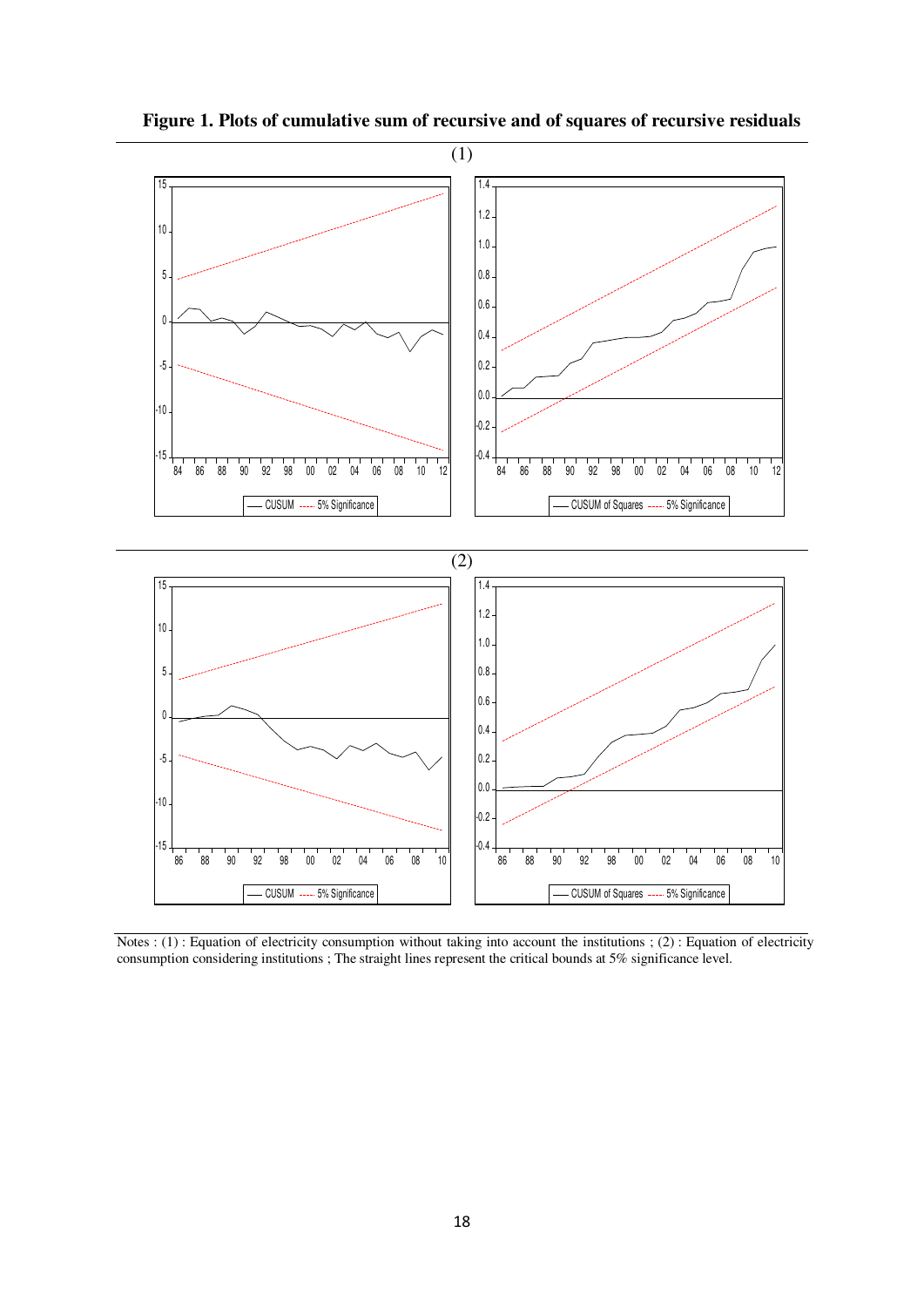# **5.2.Variance decomposition results**

The variance decomposition approach findings of electricity consumption are reported in Table-9. The results of Equation 1 (without institutions) show that 50.92 percent of electricity demand is explained by its own innovative shocks and 10.97 percent of electricity consumption is explained by economic growth. The contribution of urbanization in explaining electricity demand is only 6.73, while that of trade openness seems minor, i.e. 4.55%. The support of foreign direct investments amounts 26.83%. The results change substantively when considering institutions (Equation 2, Table-9). 10.49% of electricity demand is explained by institutions. We clearly observe that the contribution of economic growth, foreign direct investments in explaining electricity consumption as well as its own innovative shocks become less important, which amount respectively, 6.36%, 15.93% and 33.28%. However, the contributions of urbanization and trade openness become more strong, (23.19% and 10.76% respectively). This confirms the evidence, providing that institutional quality plays an important role in explaining electricity consumption in the rentier state**s** (Jenkins et al. 2011). Unfortunately, in MENA rentier economies in general and Algeria in particular (Fuinhas and Marques, 2013), public institutions responsible for the energy sector management are weak and ineffective. Hence, it will substantially important to strengthen the human capacity to effectively administer the electricity sector (Jenkins et al. 2011). It appears also necessary to improve energy governance including the development of appropriate systems of energy pricing, the implementation of effective subsidy policy that allows a gradual reduction of energy subsidies, the publication of electricity contracts and information on active shareholders and the conflicts of interest between official state and politicians who occupy responsibility positions in electricity companies in order to enhance the transparency of electricity sector.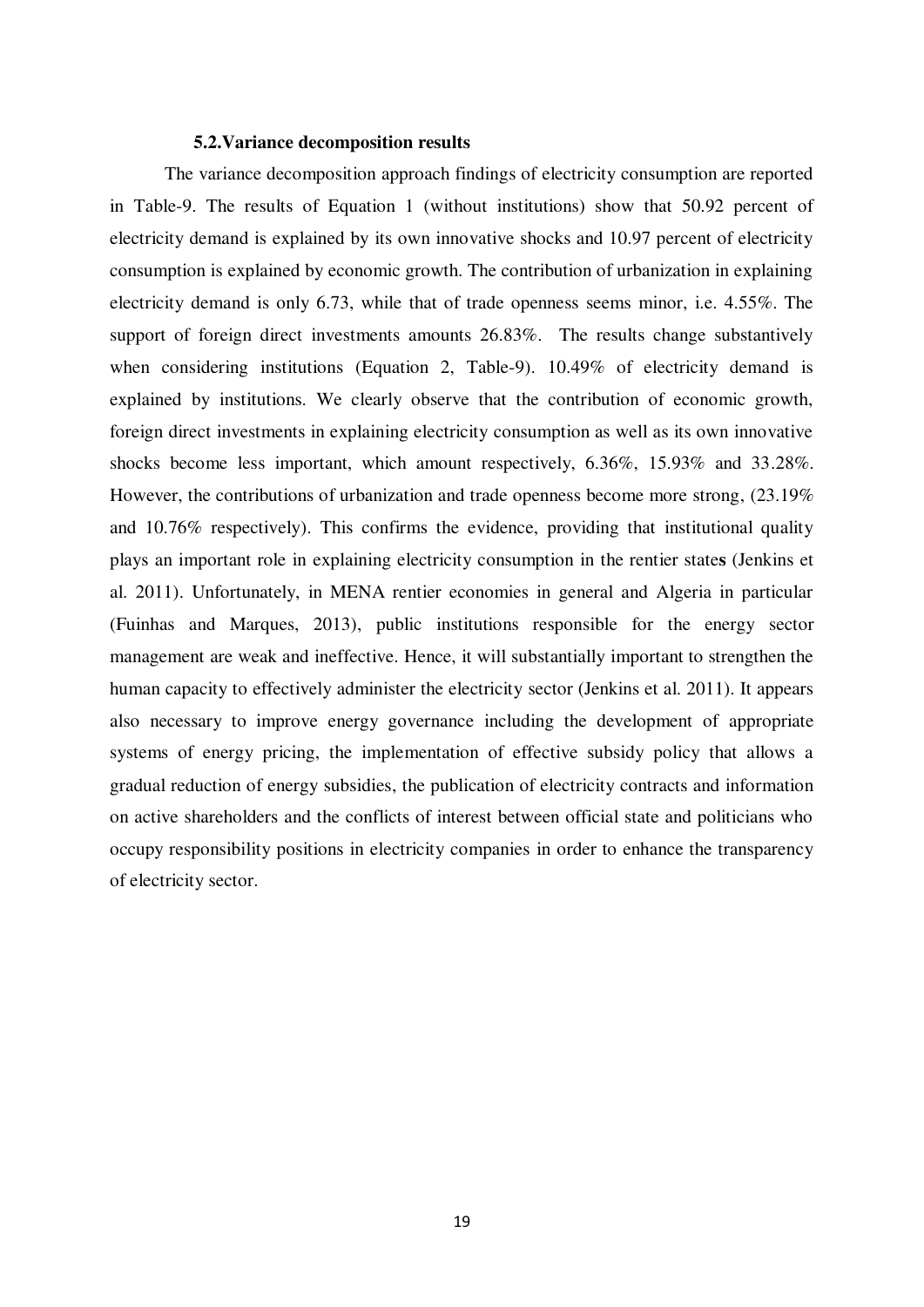| Period         | S.E.     | <b>LEC</b> | LY       | <b>LURB</b> | <b>LTR</b> | <b>LFDI</b> | <b>LINS</b> |
|----------------|----------|------------|----------|-------------|------------|-------------|-------------|
| (1)            |          |            |          |             |            |             |             |
| $\mathbf{1}$   | 0.037466 | 100.0000   | 0.000000 | 0.000000    | 0.000000   | 0.000000    | ---         |
| $\overline{2}$ | 0.038269 | 95.85230   | 3.610005 | 0.005937    | 0.375789   | 0.155973    | ---         |
| 3              | 0.045122 | 79.03017   | 2.816987 | 12.69830    | 0.839084   | 4.615465    | ---         |
| $\overline{4}$ | 0.057562 | 70.57462   | 3.951738 | 8.714615    | 5.172940   | 11.58609    | ---         |
| 5              | 0.061551 | 66.19041   | 6.008333 | 8.137104    | 5.056548   | 14.60761    | ---         |
| 6              | 0.068542 | 60.65183   | 7.963584 | 7.498157    | 4.456970   | 19.42946    | ---         |
| $\tau$         | 0.073781 | 56.96610   | 9.341106 | 7.017138    | 4.763999   | 21.91166    | ---         |
| $8\,$          | 0.077386 | 54.41681   | 10.01879 | 6.902700    | 4.791627   | 23.87008    | ---         |
| 9              | 0.080729 | 52.39140   | 10.64713 | 6.727147    | 4.656163   | 25.57816    | ---         |
| 10             | 0.082891 | 50.92714   | 10.97532 | 6.735621    | 4.553169   | 26.80875    | ---         |
|                |          |            |          | (2)         |            |             |             |
| $\mathbf{1}$   | 0.031842 | 100.0000   | 0.000000 | 0.000000    | 0.000000   | 0.000000    | 0.000000    |
| $\mathbf{2}$   | 0.035433 | 81.04281   | 8.925533 | 4.213529    | 1.011339   | 3.666561    | 1.140225    |
| 3              | 0.041108 | 71.03186   | 6.658812 | 10.62393    | 1.426997   | 5.615896    | 4.642510    |
| $\overline{4}$ | 0.056931 | 61.26317   | 3.526467 | 14.11910    | 10.52043   | 4.155385    | 6.415443    |
| 5              | 0.065231 | 46.85499   | 5.718320 | 18.70492    | 8.680000   | 15.11069    | 4.931082    |
| 6              | 0.070761 | 44.16903   | 6.393693 | 21.16796    | 8.072030   | 15.99746    | 4.199824    |
| $\overline{7}$ | 0.082930 | 41.16901   | 6.835441 | 18.25306    | 7.938125   | 15.88966    | 9.914703    |
| 8              | 0.087722 | 38.00078   | 6.501868 | 19.13884    | 7.724652   | 17.51696    | 11.11690    |
| 9              | 0.092172 | 34.42882   | 5.892172 | 23.70122    | 9.496603   | 16.40441    | 10.07677    |
| 10             | 0.097242 | 33.23831   | 6.368909 | 23.19980    | 10.76670   | 15.93377    | 10.49250    |

**Table 9. Variance Decomposition of Electricity Consumption** 

Notes : (1) : Equation of electricity consumption without taking into account the institutions ; (2) : Equation of electricity consumption considering institutions.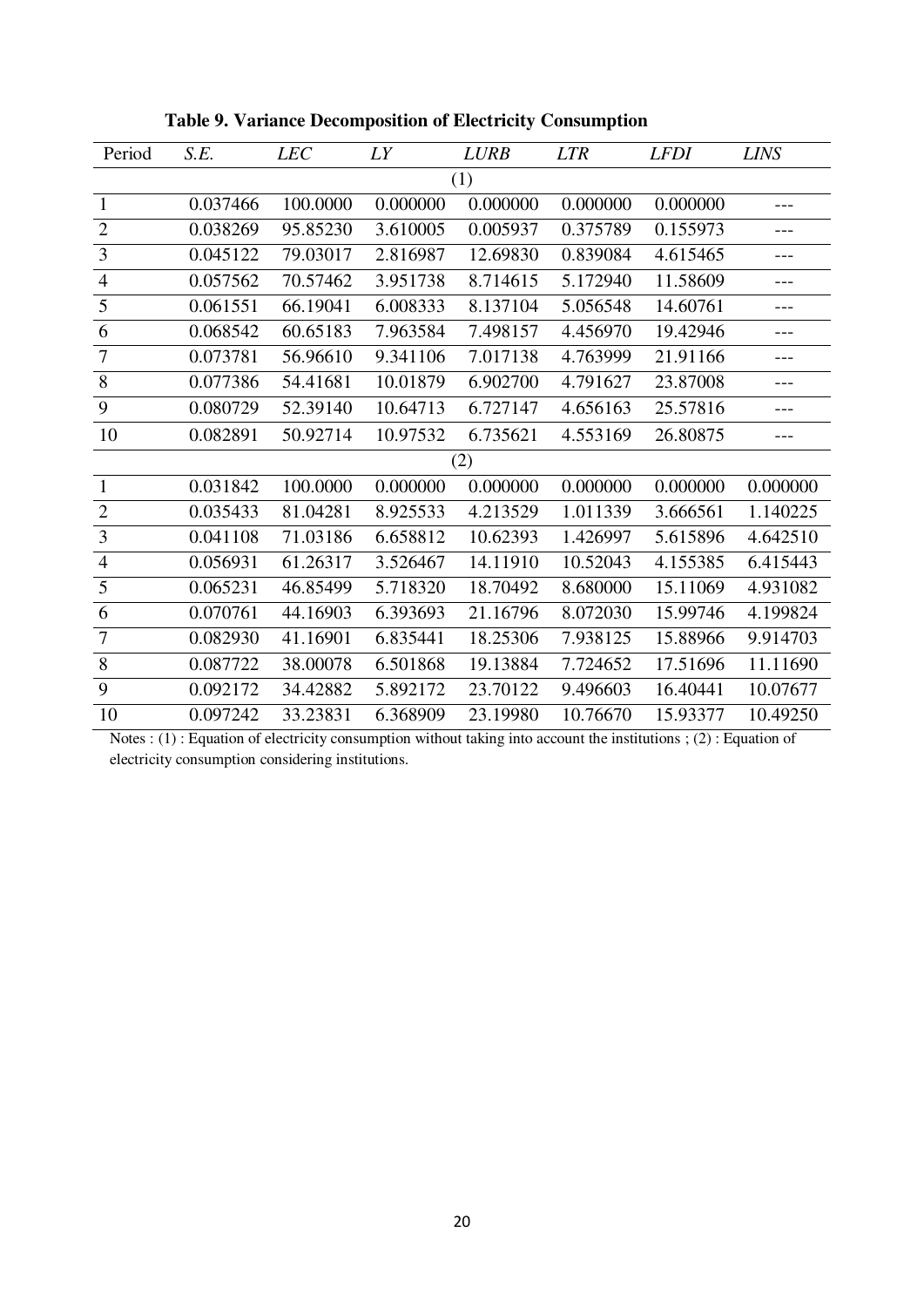# **5.3.Impulse responses results**

The impulse response function is alternative to the variance decomposition method showing how long independent variable reacts to shocks stemming in the dependent variables. By applying this technique, we can identify the magnitude of the response of electricity consumption to its own shocks, those of economic growth, urbanization, trade openness, foreign direct investment and to see then whether the behaviours of the dynamic interactions between these variables change when including institutions. The results reported in Figure-2 indicate that the response in electricity consumption owing to forecast error stemming in economic growth is initially positive, goes downwards after 2th time horizon and becomes negative until 4th time horizon. The contribution of urbanization to electricity demand is positive over time and becomes less stable after 10th time horizon. The response of electricity consumption seems initially positive and becomes negative after 4th time horizon due to the forecast error stemming in trade openness. The response of Algeria's electricity demand due to foreacast error stemming in foreign direct investment appears negligible at the two first time horizons and becomes positive untile the 3rd time horizon (first graph, Figure-2). When considering institutions, the behaviours of the relationships under consideration change intensely (second graph, Figure-2). The electricity demand reacts to growth as it reponds positively (slightly) for the first 2 time horizons and then subsides to zero afterwards. The contribution of urbanization to electricity consumption seems negligeable until 2th time horizon and then becomes a positive contributor factor. Trade openness contributes negatively electricity consumption, especially after the firt 3 time horizons. The response of electricity demand is positive due to one standard deviation shock in foreign direct investment, while its response appears increasingly negative due to one standard deviation shock in instruments. Given these observed outcomes, there is a need to improve the governance situation and the quality of institutions by strengthening civil and political liberties, government effectiveness, the political stability, by reducing burdensome regulations (the implementation of regulatory burdens program that has as main objectives to check if there are inopportune rules) and by developing various initiatives aimed at establishing the traceability systems for electricity sector in favour of technological investments.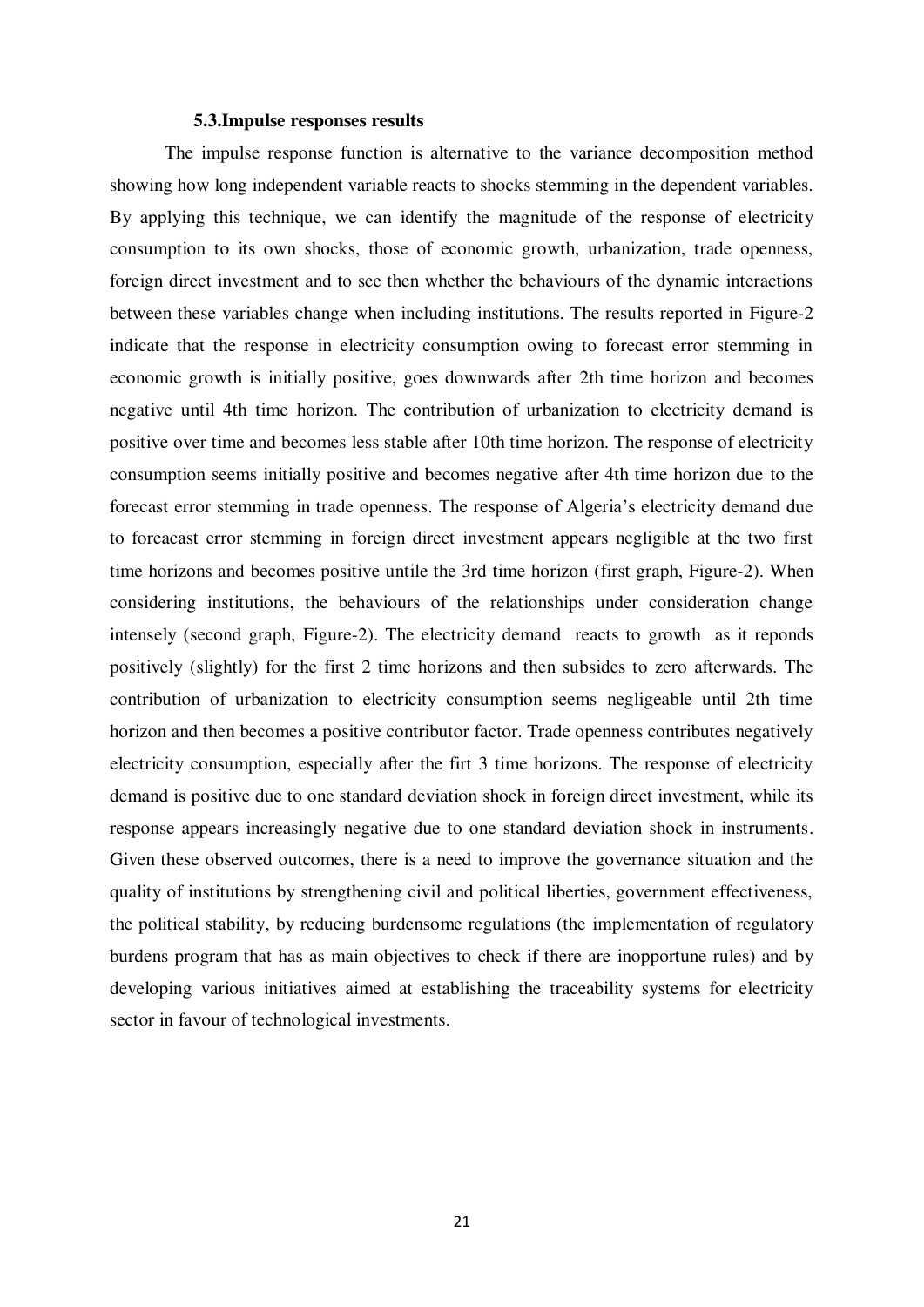

# **Figure 3. Impulse Response Function**

(1)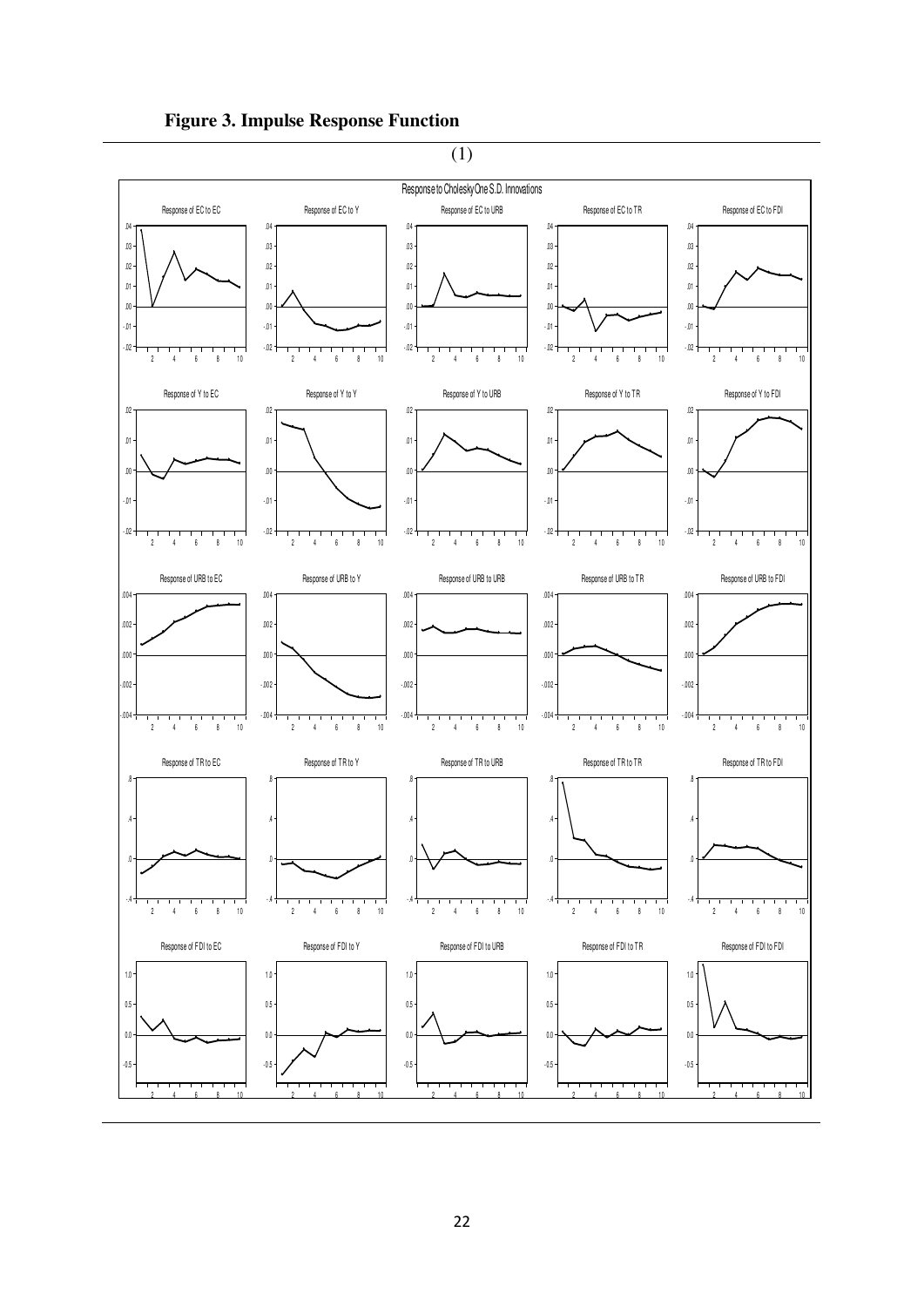

Notes: (1) : Equation of electricity consumption without taking into account the institutions ; (2) : Equation of electricity consumption considering institutions.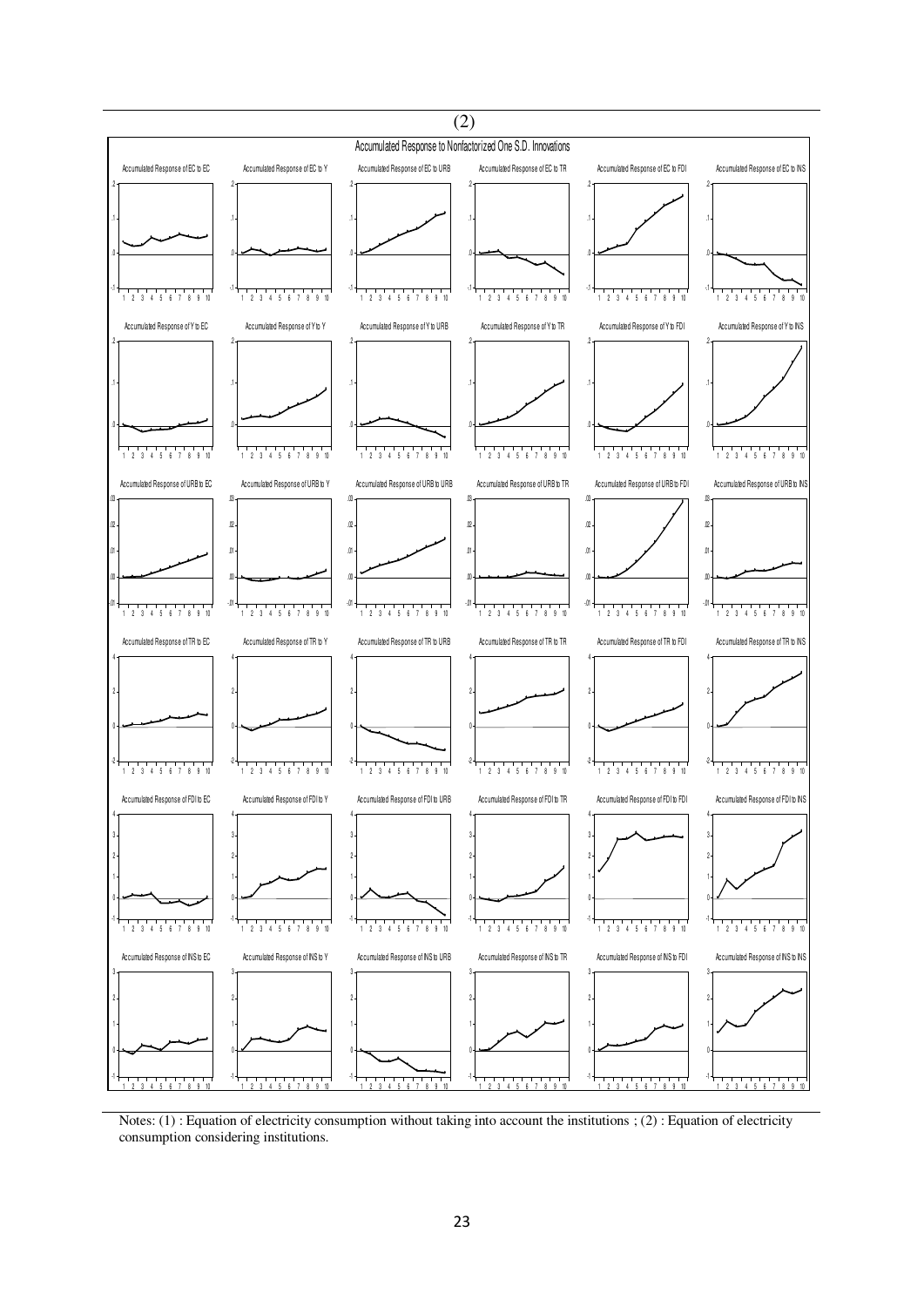# **6. Conclusion and some economic implications**

The article attempts to assess empirically the relationship between electricity consumption and institutions in Algeria by incorporating economic growth, urbanization, trade openness and foreign direct investment over the period of 1971-2012. The main aim is to check whether institutions play an important role to explain electricity demand whithin rienterism framework. To do so, we applied the ARDL bounds testing approach to test cointegration and the innovative accounting approach to capture the responses of electricity consumption to the shocks stemming in the above variables.

Our results show that the series in model 1 (without institutions) are cointegrated, similarly for those in model 2 (with institutions) but only when accounting for structural breaks using Gregory and Hansen (1996)'s test. This means that it is crucial to consider regime shifts when investigating the linkage between electricity demand and institutions. The innovative accounting approach indicates that institutions play an important role in explaining electricity consumption. The variance decomposition results reveal that the interaction dynamics between series change intensely when considering institutions (i.e. by adding institutions (model 2), the contributions of urbanization and trade openness become stronger and those of economic growth and foreign direct investment become less important). Intuitively, the impulse response method puts in evidence that the response of electricity consumption seems increasingly negative due to the one standard deviation shock in instituions. This may have interesting economic implications.

First, the Algerian government must take proactive measures to improve governance. The institutional weaknesses in energy sector needs to be overcome. Such expertise will be needed for years to come in the public sector for the development and management of energy policies and regulations. Additionally, policy makers should provide accurate solutions to overcome financial and technical constraints on energy efficiency investments (Marino et al. (2011) and Kevin (2013)). Well developed institutions will support and push foreign direct investment on progress. For example, the communication and the sensitisation among policy makers, investors and consumers can play a prominent role in promoting energy conservation in different sectors.

Second, Algeria should mitigates its dependence on hydrocarbons by adopting incentive measures including appropriate systems of energy pricing and the gradual reduction of fuel subsidies. This should be granted indiscriminately to all energy consumers, to mitigate then a great rise in electricity consumption. Obviously, the over consumption may prompt power cuts especially during the high heat periods (summer). This requires courageous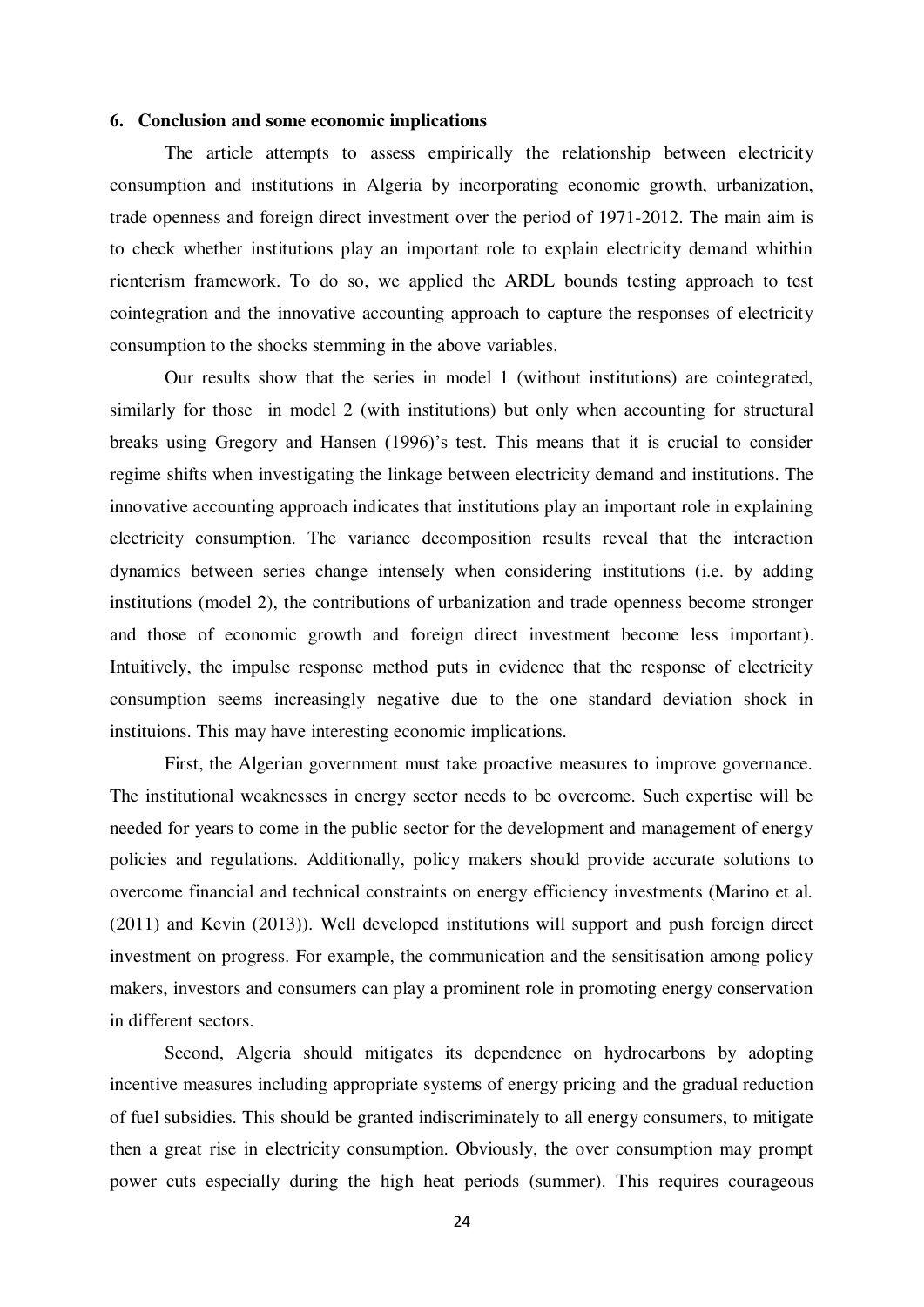political decisions and transparent elections. Therefore, there is a need for legislative frameworks that would take into account the way in which authority is organized and legitimated (Fjelde, 2009).

Thirdly, due to the significantly negative effect of institutions on the electricity demand and thus to governance drawbacks, it is crucial to implement various commitments to ensure better energy sector governance. For example, it seems important to facilitate the right of access to information from executive bodies related to power policies, to develop the rights to participate in policy-making decisions by implementing timelines for electricity system, and to enhance the access to the reports of institutions in order to strengthen the transparency of electricity sector governance.

Finally, because the economic growth and the increased cost-of-living in Algeria remain despite the abundance of natural resources, this latter may be beneficial if it is accompanied by important internal changes. These positive outcomes cannot be significant without an improvement of the management strategy. This highlights the utmost importance of human resources development including employee training, employee career development, innovative incentives and performance management. 50 years after independence, Algeria lacks human capital with creative thinking skills able to create innovative projects and establish solid institutions, prerequisite for self-sustaining and durable growth. Far from being independent, these elements are mutually reinforcing (Beblawi, 2008). However, the development of human resources cannot ignore the necessity of profound institutional changes, not only in terms of the different training and educational levels, but also on how the country is governed.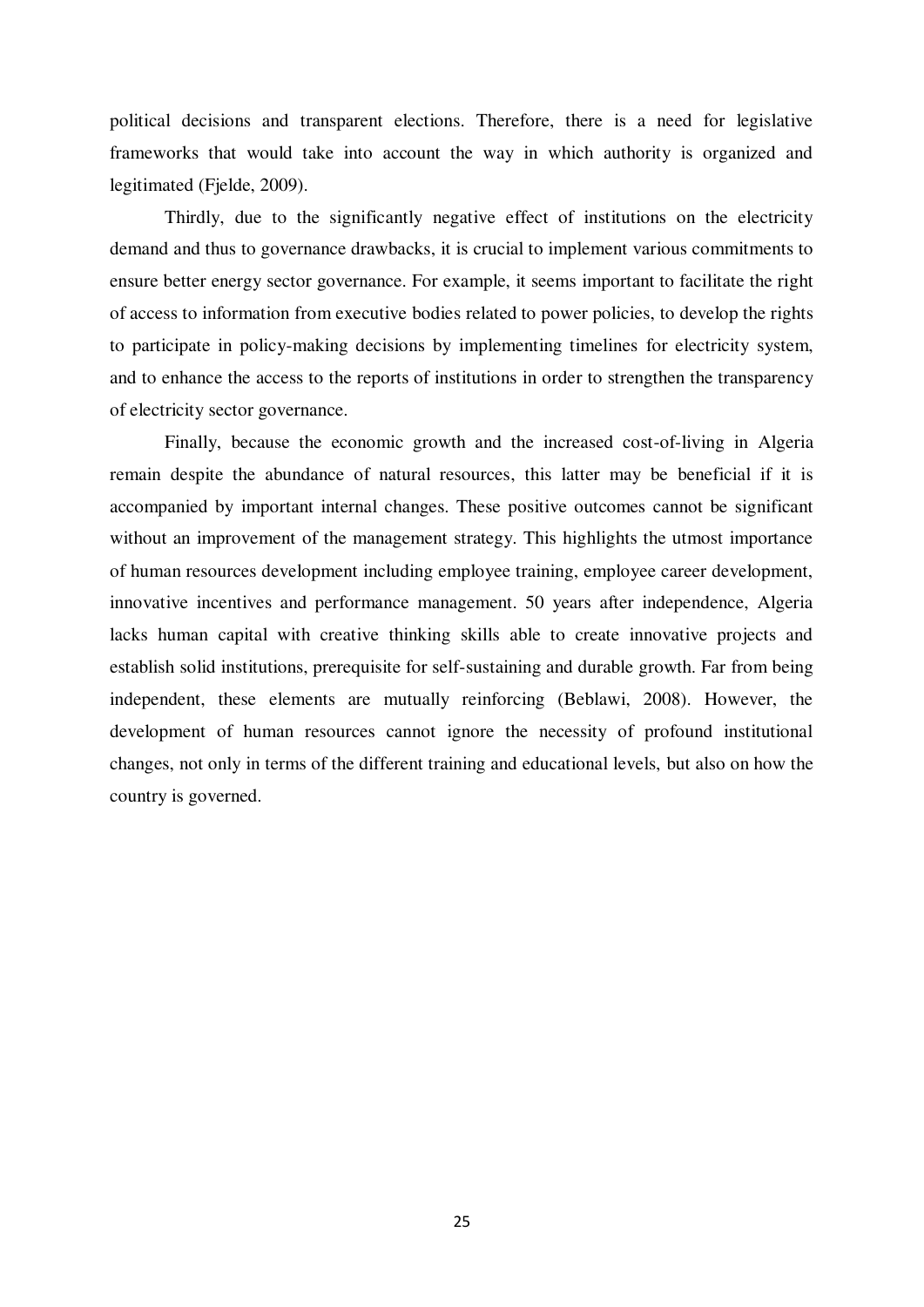# **References**

- Ades, A. and Di Tella, A. (1999), Rents, Competition, and Corruption. American Economic Review, 89, 982-993.
- Al-Ariani, M.A. (2006), Energy–GDP Relationship Revisited: An Example from GCC Countries Using Panel Causality. Energy Policy, 34(17), 3342-3350.
- Al-Mulali, U. (2011), Oil Consumption, CO2 Emission and Economic Growth in MENA Countries. Energy Policy, 36(10), 6165-6171.
- Alvarez, (2010), Rentierism in the Algerian economy based on oil natural gaz. Energy policy 38 (10), 6338-6348.
- Anderson, L. (1987), The State in the Middle East and North Africa", Comparative Politics, vol. 20, n°1.
- Apergis, N., Payne J-E. (2009), CO2 emissions, energy usage, and output in Central America. Energy Policy 37, 3282–3286.
- Arouri, M.H, Ben Youssef, A., M'Henni, H, Rault, C. (2012), Energy Consumption, Economic Growth and CO2 Emissions in Middle East and North African Countries. CESifo Group Munich, Working Paper Series, 3726.
- Aslaksen, S and Torvik, R. (2005), A theory of civil conflict and democracy in frontier states, mimeo, Norwegian University of Science and Technology: Trondheim.
- Aslaksen, S. (2011), Oil and Democracy: More Than a Cross-Country Correlation? Journal of Peace Research, 47, 421–431.
- Auty, R. (1998), Resource Abundance and Economic Development. Helsinki, Finland: UNU World Institute for Development Economics Research.
- Auty, R. (2001), The political economy of resource-driven growth. European Economic Review 46, 839–846.
- Beblawi ,H.E., and Lucian, G. (eds.) (1987), The Rentier State, London, Croom Helm series: "Nation, State, and Integration in the Arab World", Vol.2.
- Beblawi ,H.E., (2008), Economic growth in Egypt: impediments and constraints (1974–2004). The International Bank for Reconstruction and Development/ World Bank—On behalf of the Commission on Growth and Development. WorkingPaper n°14.
- Blake, C.H., and Christopher G. M. (2002), Combating Corruption: Reexamining the Role of Democracy, paper presented at the Annual Meeting of the Midwest Political Science Association, Chicago, April 25-28.
- Bouoiyour, J. and Selmi, R. (2013), The nexus between electricity consumption and economic growth in MENA countries. Energy Studies Review, 20 (2), 25-41.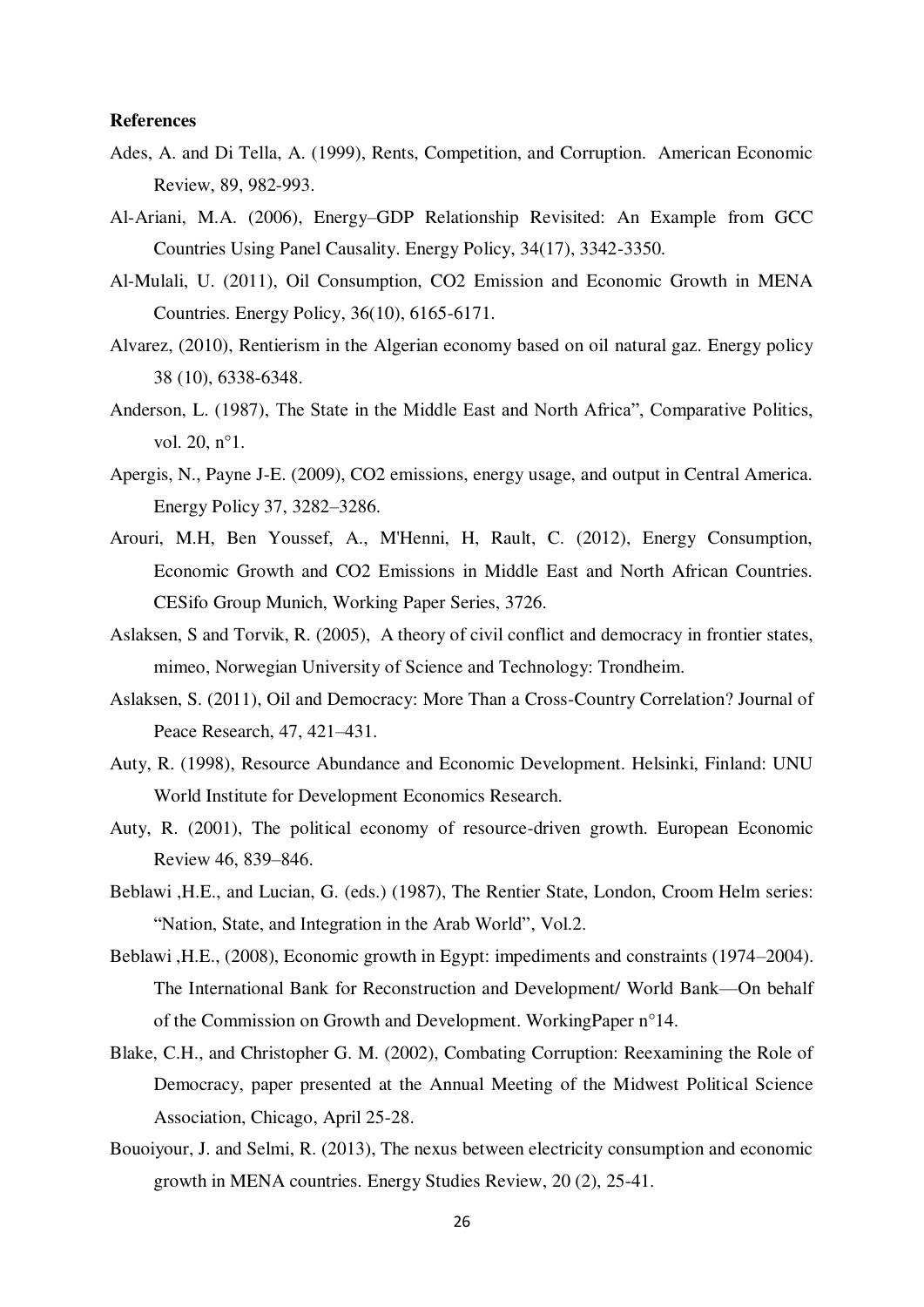- Bouoiyour, J., Selmi, R. and Ozturk, I. (2014), The Nexus between Electricity Consumption and Economic Growth: New Insights from Meta Analysis. Mimeo CATT, University of Pau.
- Chatelus, M. (1982), Brève histoire du pêtrole dans la peninsule Arabique, in Bonnenfant, P. (ed.), La Peninsule Arabique d'Aujourd'hui, Centre d'Etudes et de Recherches sur 1' Orient Arabe Contemporain, Aix-en Provence, France.
- Chiou-Wei, S.Z., Chen, Ching-Fu and Zhu, Z. (2008), Economic growth and energy consumption revisited—evidence from linear and nonlinear Granger causality. Energy Economics 30 (6), 3063-3076.
- Damania, R and Bulte, E. (2003), Resources for sale: Corruption, democracy and the natural resource curse. Mimeo Tilburg University.
- de Soysa, I., (2007), The 'Resource Curse': An Empirical Overview. pp. 48–58 in Michael Dauderstadt and Arne Schildberg (eds.) Dead End of Transition: Rentier Economies and Protectorate. Campus: Frankfurt.
- de Soysa, I. and Neumayer, E. (2007), Resource Wealth and the Risk of Civil War Onset: Results from A New Dataset of Natural Resource Rents, 1970–1999. Conflict Management and Peace Science, 24, 204–218.
- Dobnick, F., (2011), Energy consumption and economic growth revisited: structural breaks and cross section dependenc. Ruhr Economic Papers n° 303.
- Elbadawi, I.A. and Makdisi, S. (2011), Democracy in the Arab World: Explaining the Deficit. London: Routledge.
- Engle, R. F. and Granger, C. W. J. (1987), Co-integration and error-correction: Representation, estimation and testing. Econometrica, 55, 251-276.
- Farooq, A., Shahbaz, M., Arouri, M. and Teulon, F. (2013), Does corruption impede economic growth in Pakistan? Economic Modelling, 35, 622- 633.
- Fearon, J. (2005), Primary Commodity Exports and Civil War. Journal of Conflict Resolution, 49, 483–507.
- Fjelde, H. (2009), Buying Peace? Oil Wealth, Corruption and Civil War, 1985–99. Journal of Peace Research, 46, 199–218.
- Foley, S. (2010), The Arab Gulf States: Beyond Oil and Islam. Boulder, Co.: Lynne Rienner.
- Fouinhas, J-A. and Marques, A-C. (2013), Rentierism, energy and economic growth: The case of Algeria and Egypt (1965-2010). Energy policy, 62, 1165-1171.
- Ghali, K.H. and El-Sakka, M. (2004), Energy use and output growth in Canada: a multivariate cointegration analysis. Energy Economics 26, 225-238.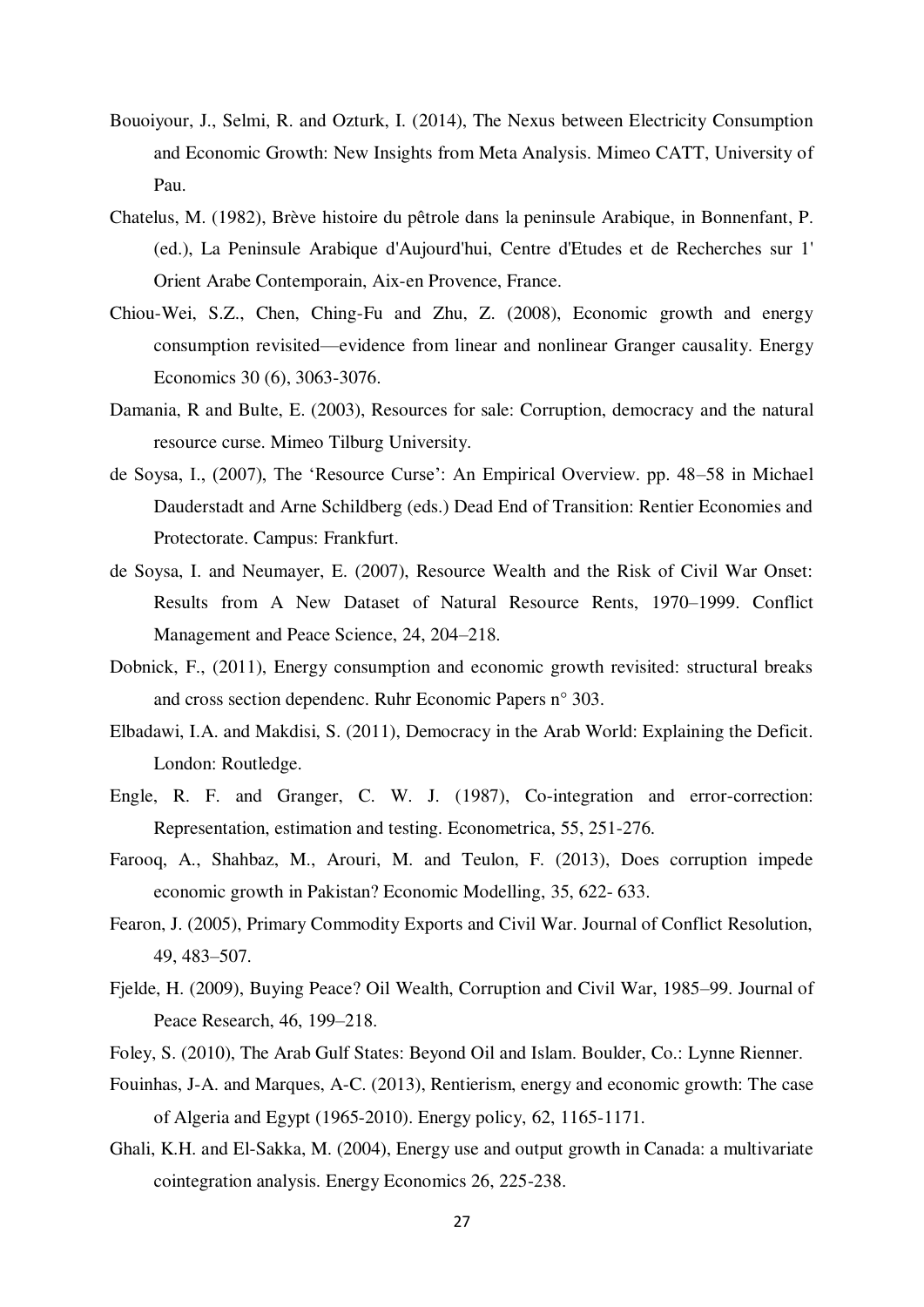- Ghosh, S. (2009), Electricity supply, employment and real GDP in India: evidence from cointegration and Granger-causality tests. Energy Policy 37 (8), 2926-2929.
- Gray, M. (2010), Towards A Theory of Late Rentierism. Mimeo Department of Political Science, Australian National University, Canberra Australia.
- Gregory, A.W. and Hansen, B.E. (1996), Residual based Tests for Co-integration in Models with Regime Shifts. Journal of Econometrics, 70, 99-126.
- Gylfason, T. (2001), Natural resources, education, and economic development. European Economic review, 45, 847–859.
- Herb, M. (2005), No Representations without Taxation? Rents, Development and Democracy. Comparative Politics, 37, 297–316.
- Iqbal, N., Nawaz, S. and Anwar, S. (2013), Electricity Demand in Pakistan: A Nonlinear Estimation. Mimeo Pakistan Institute of Development Economics.
- Jenkins, J.C., Meyer, K., Costello, M. and Aly, H. (2011). International Rentierism in the Middle East and North Africa, 1971-2008. International Area Studies Review, 14, 300- 311.
- Kevin, L. (2013), Energy Conservation in China's Higher Education Institutions. Energy Policy, 56, 703-710.
- Kraft, J. and Kraft, A., (1978), On the relationship between energy and GNP. Journal of Energy and Development, 3, 401-403.
- Lee, C-C. and Chang C-P. (2005), Structural breaks, energy consumption, and economic growth revisited: evidence from Taiwan. Energy Economics 27, 857–72.
- Lee, C.C., (2006), The causality relationship between energy consumption and GDP in G-11 countries revisited. Energy Policy 34, 1086-1093.
- Lotz, C. (2008), Rentierism and Repression. Journal of Politics and International Affairs, 3,106–118.
- Lütkepohl, H., (2006), Structural vector autoregressive analysis for cointegrated variables. AStA Advances in Statistical Analysis 90, 75-88.
- Masih, A. and Masih, R. (1996), Energy consumption and real income temporal causality, results for a multi-country study based on cointegration and error-correction techniques. Energy Economics 18, 165-183.
- Marino, A., Bertoldi, P., Rezessy, S. and Boza-Kiss, B., (2011), A snapshot of the European energy service market in 2010 and policy recommendations to foster a further market development. Energy Policy 39, 6190-6198.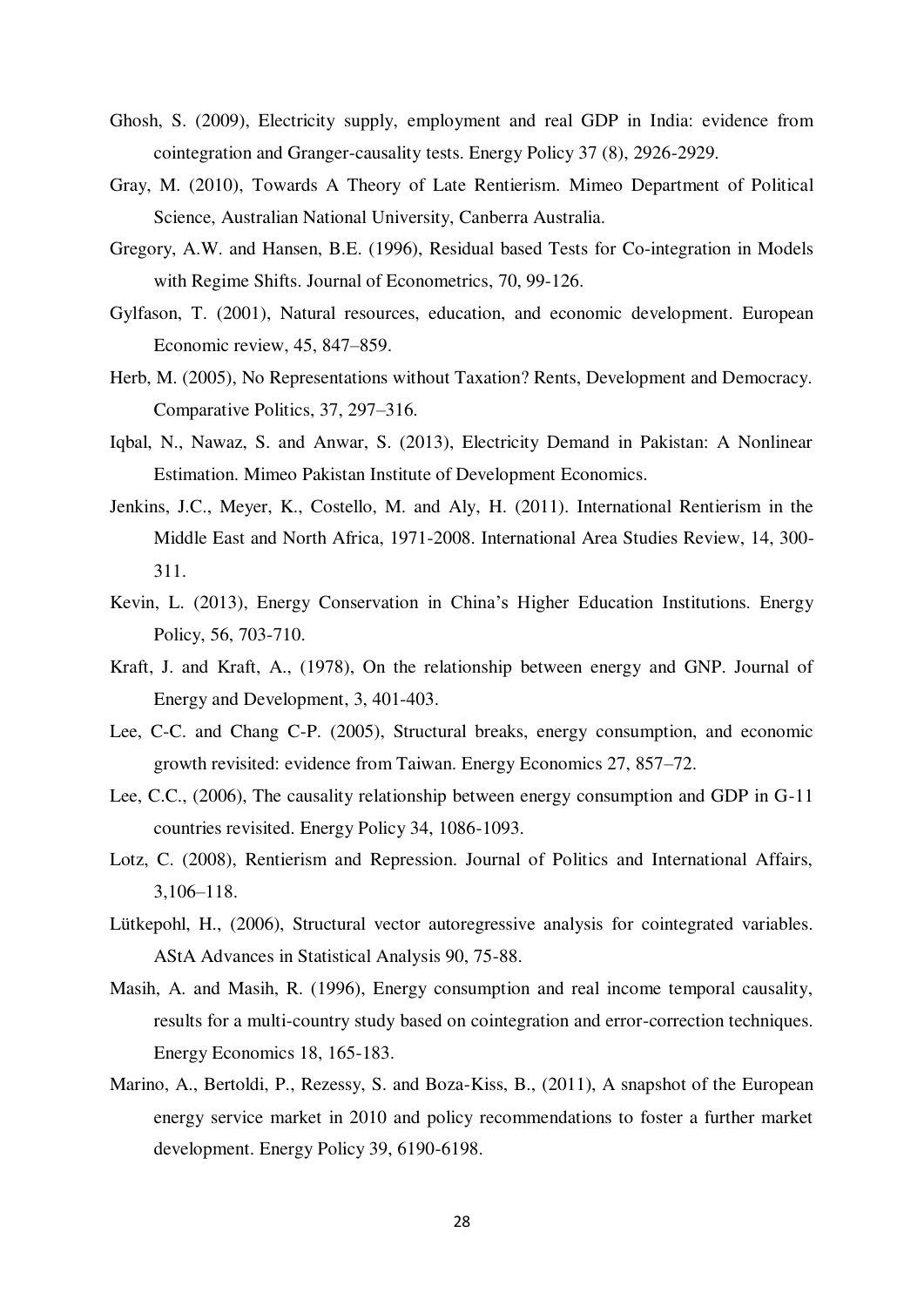- Mebtoul, A. (2013), L'Algérie face à la concurrence et à la transition énergétique mondiale. Colloque de la Revue internationale Passages, Paris.
- Niu, S., Ding, Y. Niu, Y. Li, Y. and Luo, G. (2011), Economic growth, energy conservation and emissions reduction: A comparative analysis based on panel data for 8 Asian-Pacific countries. Energy Policy 39 (4), 2121-2131.
- North, D.C. (1990). Institutions, Institutional Change, and Economic Performance. Cambridge University Press, New York.
- Ozturk, I. (2010). A literature survey on energy consumption-growth nexus. Energy policy 38, 340-349.
- Pesaran, M. and Shin, Y. (1999), An Autoregressive Distributed Lag Modeling Approach to Cointegration Analysis. S. Strom, (ed) Econometrics and Economic Theory in the 20th Century, Cambridge University.
- Pesaran, M.H., Y. Shin., and Smith R. (2001), "Bounds testing approaches to the analysis of level relationships." Journal of Applied Econometrics, 16, 289-326.
- Sadorsky, P. (2012), Energy consumption, output and trade in South America. Energy Economics 34, 476-488.
- Sbia, R., Shahbaz, M. and Hamdi, H. (2014), [A contribution of foreign direct investment,](http://ideas.repec.org/a/eee/ecmode/v36y2014icp191-197.html)  [clean energy, trade openness, carbon emissions and economic growth to energy demand](http://ideas.repec.org/a/eee/ecmode/v36y2014icp191-197.html)  [in UAE,](http://ideas.repec.org/a/eee/ecmode/v36y2014icp191-197.html) [Economic Modelling,](http://ideas.repec.org/s/eee/ecmode.html) Elsevier, vol. 36(C), 191-197.
- Schwarz, R. (2008), The Political Economy of State-Formation in the Arab MENA region: Rentier States, Economic Reform and Democratization. Review of International Political Economy 15, 599-621.
- Shahbaz, M., Zeshan, M. and Afza, T. (2012), Is energy consumption effective to spur economic growth in Pakistan? New evidence from bounds test to level relationships and Granger causality tests. Economic Modelling 29, 2310-2319.
- Shabhaz, M., Lean, H. H. and Farooq, A. (2013), Natural gas consumption and economic growth in Pakistan. Renewable and Sustainable Energy Reviews 18, 87-94.
- Smith, B. (2004 a) Oil Wealth and Regime Survival in the Developing World, 1960–1999. American Journal of Political Science, 48, 232–246.
- Smith, T.B. (2004 b), Electricity Theft: A Comparative Analysis. Energy Policy, 32(18), 2067-2076.
- Soytas, U. and Sari, R. (2003). Energy consumption and GDP: causality relationship in G-7 countries and emerging markets. Energy Economics 25, 33-37.